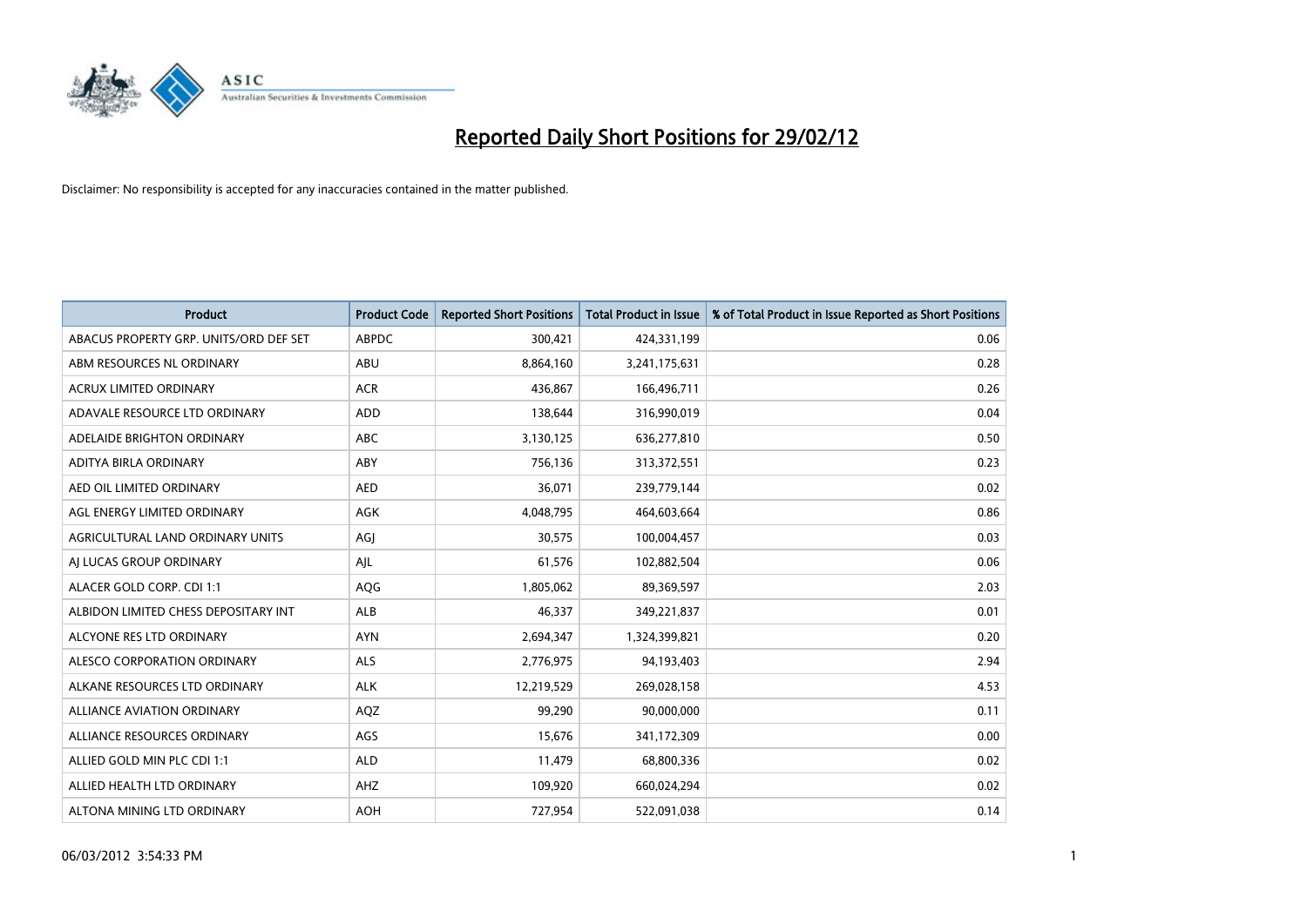

| <b>Product</b>                          | <b>Product Code</b> | <b>Reported Short Positions</b> | <b>Total Product in Issue</b> | % of Total Product in Issue Reported as Short Positions |
|-----------------------------------------|---------------------|---------------------------------|-------------------------------|---------------------------------------------------------|
| ALUMINA LIMITED ORDINARY                | <b>AWC</b>          | 48,534,260                      | 2,440,196,187                 | 1.98                                                    |
| AMADEUS ENERGY ORDINARY                 | AMU                 | 454,000                         | 274,786,018                   | 0.17                                                    |
| AMALGAMATED HOLDINGS ORDINARY           | AHD                 | 17,958                          | 157,533,146                   | 0.01                                                    |
| AMCOR LIMITED ORDINARY                  | <b>AMC</b>          | 5,233,925                       | 1,206,684,923                 | 0.42                                                    |
| AMP LIMITED ORDINARY                    | AMP                 | 6,577,304                       | 2,854,672,784                 | 0.23                                                    |
| AMPELLA MINING ORDINARY                 | <b>AMX</b>          | 935,596                         | 205,985,108                   | 0.45                                                    |
| ANSELL LIMITED ORDINARY                 | <b>ANN</b>          | 3,100,391                       | 130,656,668                   | 2.35                                                    |
| ANTARES ENERGY LTD ORDINARY             | AZZ                 | 182,021                         | 260,000,000                   | 0.07                                                    |
| ANZ BANKING GRP LTD ORDINARY            | ANZ                 | 15,196,094                      | 2,679,126,626                 | 0.52                                                    |
| APA GROUP STAPLED SECURITIES            | <b>APA</b>          | 22,198,127                      | 639,334,625                   | 3.47                                                    |
| APEX MINERALS NL ORDINARY               | <b>AXM</b>          | 885,146                         | 5,550,243,713                 | 0.02                                                    |
| APN EUROPEAN RETAIL UNITS STAPLED SEC.  | <b>AEZ</b>          | 11,832                          | 544,910,660                   | 0.00                                                    |
| APN NEWS & MEDIA ORDINARY               | <b>APN</b>          | 27,359,564                      | 630,211,415                   | 4.34                                                    |
| AQUARIUS PLATINUM. ORDINARY             | <b>AOP</b>          | 5,981,833                       | 470,312,578                   | 1.27                                                    |
| AQUILA RESOURCES ORDINARY               | <b>AQA</b>          | 5,374,815                       | 411,804,442                   | 1.26                                                    |
| ARAFURA RESOURCE LTD ORDINARY           | <b>ARU</b>          | 12,453,828                      | 367,980,342                   | 3.38                                                    |
| ARB CORPORATION ORDINARY                | <b>ARP</b>          | 14,767                          | 72,481,302                    | 0.01                                                    |
| ARDENT LEISURE GROUP STAPLED SECURITIES | AAD                 | 1,094,800                       | 324,236,390                   | 0.35                                                    |
| ARISTOCRAT LEISURE ORDINARY             | ALL                 | 17,614,363                      | 543,181,024                   | 3.24                                                    |
| ASCIANO LIMITED ORDINARY                | <b>AIO</b>          | 6,932,330                       | 975,385,664                   | 0.71                                                    |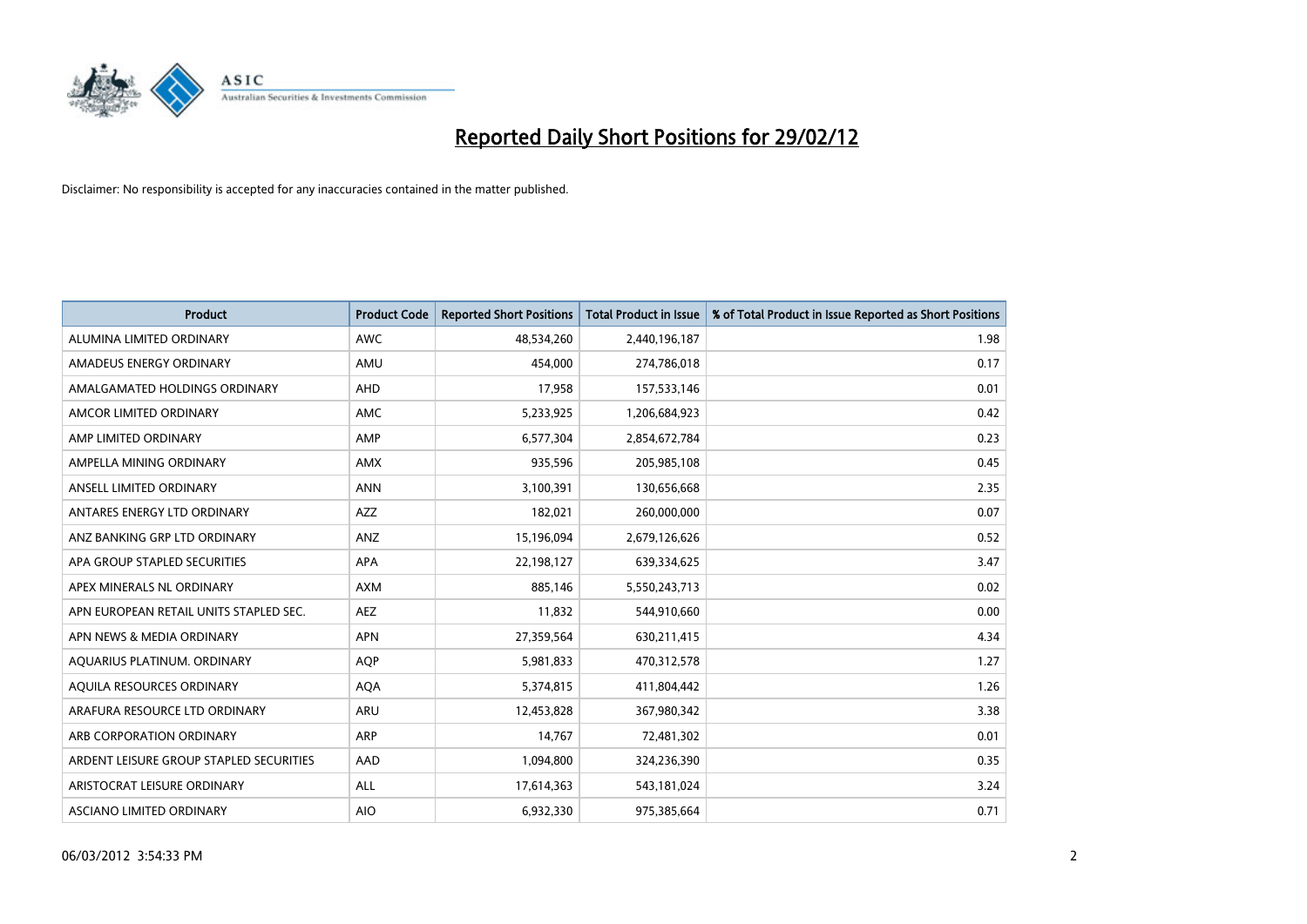

| <b>Product</b>                          | <b>Product Code</b> | <b>Reported Short Positions</b> | <b>Total Product in Issue</b> | % of Total Product in Issue Reported as Short Positions |
|-----------------------------------------|---------------------|---------------------------------|-------------------------------|---------------------------------------------------------|
| ASG GROUP LIMITED ORDINARY              | ASZ                 | 180,080                         | 171,456,889                   | 0.10                                                    |
| ASPEN GROUP ORD/UNITS STAPLED           | <b>APZ</b>          | 1,276,407                       | 596,206,393                   | 0.21                                                    |
| ASPIRE MINING LTD ORDINARY              | <b>AKM</b>          | 377,495                         | 620,594,556                   | 0.05                                                    |
| ASTON RES LTD ORDINARY                  | <b>AZT</b>          | 824,417                         | 204,668,861                   | 0.39                                                    |
| ASTRO JAP PROP GROUP STAPLED SECURITIES | AJA                 | 58,533                          | 58,445,002                    | 0.09                                                    |
| ASX LIMITED ORDINARY                    | ASX                 | 2,835,659                       | 175,136,729                   | 1.60                                                    |
| ATLAS IRON LIMITED ORDINARY             | <b>AGO</b>          | 13,481,002                      | 894,859,560                   | 1.48                                                    |
| AURORA OIL & GAS ORDINARY               | <b>AUT</b>          | 7,012,296                       | 411,655,343                   | 1.71                                                    |
| AUSDRILL LIMITED ORDINARY               | <b>ASL</b>          | 716,986                         | 303,288,155                   | 0.23                                                    |
| AUSENCO LIMITED ORDINARY                | AAX                 | 1,313,342                       | 123,258,843                   | 1.07                                                    |
| AUSGOLD LIMITED ORDINARY                | <b>AUC</b>          | 27,600                          | 120,488,473                   | 0.02                                                    |
| <b>AUSTAL LIMITED ORDINARY</b>          | ASB                 | 405,279                         | 188,069,638                   | 0.21                                                    |
| AUSTAR UNITED ORDINARY                  | <b>AUN</b>          | 7,996,115                       | 1,271,505,737                 | 0.62                                                    |
| AUSTIN ENGINEERING ORDINARY             | ANG                 | 18,940                          | 72,314,403                    | 0.02                                                    |
| <b>AUSTRALAND ASSETS ASSETS</b>         | <b>AAZPB</b>        | 1,168                           | 2,750,000                     | 0.04                                                    |
| AUSTRALAND PROPERTY STAPLED SECURITY    | <b>ALZ</b>          | 1,062,050                       | 576,846,597                   | 0.17                                                    |
| AUSTRALIAN AGRICULT. ORDINARY           | AAC                 | 933,861                         | 312,861,135                   | 0.29                                                    |
| AUSTRALIAN EDUCATION UNITS              | <b>AEU</b>          | 625,000                         | 175,465,397                   | 0.36                                                    |
| AUSTRALIAN INFRASTR, UNITS/ORDINARY     | <b>AIX</b>          | 12,825,664                      | 620,733,944                   | 2.05                                                    |
| AUSTRALIAN MINES LTD ORDINARY           | <b>AUZ</b>          | 1,400,000                       | 636,910,317                   | 0.22                                                    |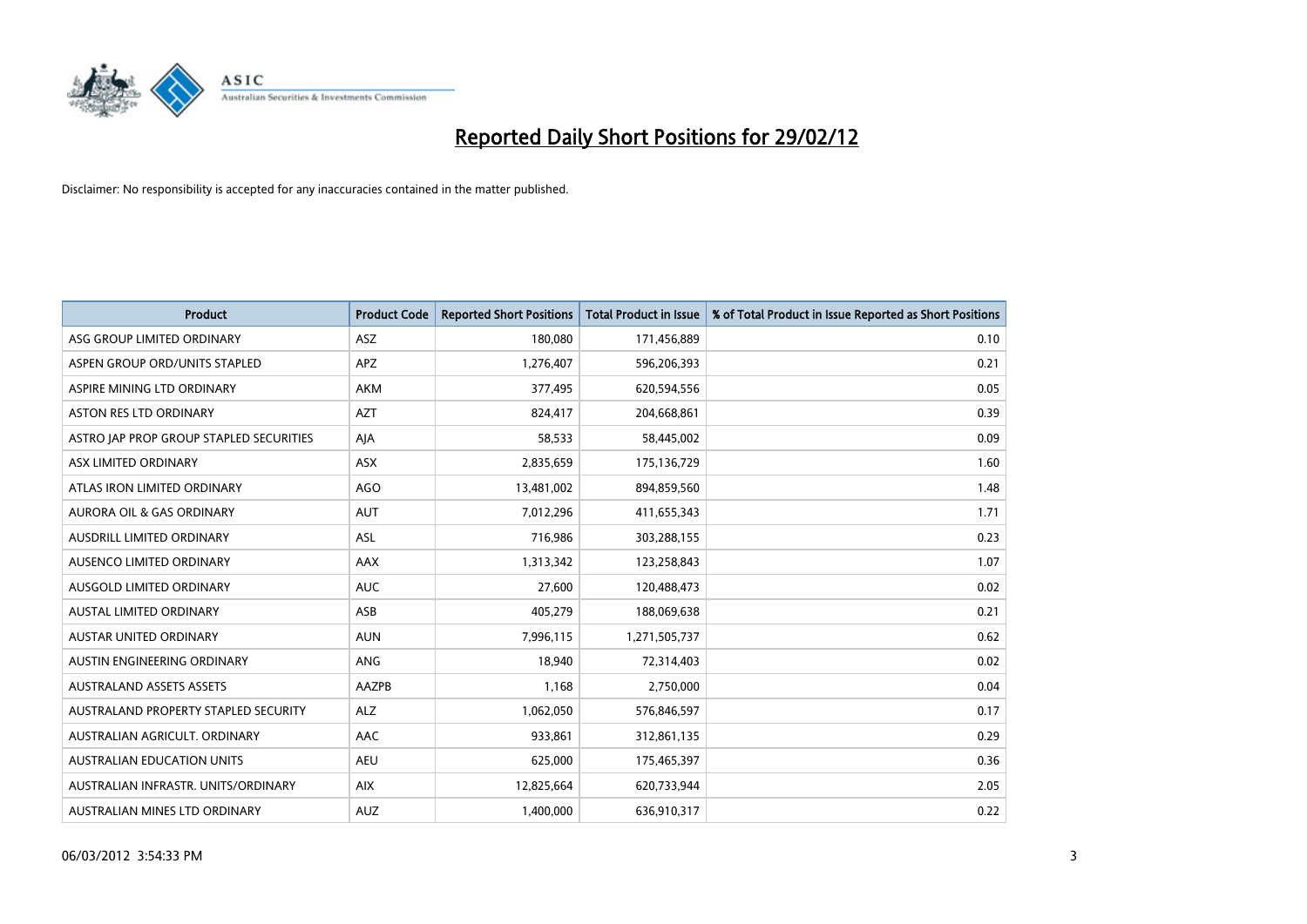

| <b>Product</b>                       | <b>Product Code</b> | <b>Reported Short Positions</b> | <b>Total Product in Issue</b> | % of Total Product in Issue Reported as Short Positions |
|--------------------------------------|---------------------|---------------------------------|-------------------------------|---------------------------------------------------------|
| AUSTRALIAN PHARM, ORDINARY           | API                 | 428,575                         | 488,115,883                   | 0.09                                                    |
| AUTOMOTIVE HOLDINGS ORDINARY         | AHE                 | 34,385                          | 260,579,682                   | 0.01                                                    |
| AVEXA LIMITED ORDINARY               | <b>AVX</b>          | 243,657                         | 847,688,779                   | 0.03                                                    |
| AWE LIMITED ORDINARY                 | AWE                 | 2,015,040                       | 521,871,941                   | 0.39                                                    |
| AZIMUTH RES LTD ORDINARY             | <b>AZH</b>          | 101,153                         | 392,600,724                   | 0.03                                                    |
| AZUMAH RESOURCES ORDINARY            | <b>AZM</b>          | 3,496,139                       | 332,425,356                   | 1.05                                                    |
| <b>BANDANNA ENERGY ORDINARY</b>      | <b>BND</b>          | 2,895,453                       | 528,481,199                   | 0.55                                                    |
| BANK OF QUEENSLAND. ORDINARY         | <b>BOQ</b>          | 7,948,125                       | 229,598,329                   | 3.46                                                    |
| <b>BASE RES LIMITED ORDINARY</b>     | <b>BSE</b>          | 1,205,445                       | 460,440,029                   | 0.26                                                    |
| <b>BATHURST RESOURCES ORDINARY</b>   | <b>BTU</b>          | 9,831,662                       | 692,447,997                   | 1.41                                                    |
| <b>BAUXITE RESOURCE LTD ORDINARY</b> | <b>BAU</b>          | 12,000                          | 235,379,896                   | 0.01                                                    |
| <b>BC IRON LIMITED ORDINARY</b>      | <b>BCI</b>          | 280,550                         | 103,711,000                   | 0.27                                                    |
| BEACH ENERGY LIMITED ORDINARY        | <b>BPT</b>          | 18,844,220                      | 1,112,199,119                 | 1.70                                                    |
| BEADELL RESOURCE LTD ORDINARY        | <b>BDR</b>          | 4,962,207                       | 657,906,946                   | 0.77                                                    |
| BENDIGO AND ADELAIDE ORDINARY        | <b>BEN</b>          | 4,567,793                       | 384, 372, 554                 | 1.15                                                    |
| BERKELEY RESOURCES ORDINARY          | <b>BKY</b>          | 198,400                         | 174,298,273                   | 0.11                                                    |
| BETASHARES ASX RES ETF UNITS         | <b>ORE</b>          | 94,330                          | 4,220,217                     | 2.24                                                    |
| BHP BILLITON LIMITED ORDINARY        | <b>BHP</b>          | 20,079,719                      | 3,211,691,105                 | 0.57                                                    |
| <b>BILLABONG ORDINARY</b>            | <b>BBG</b>          | 25,292,354                      | 255,102,103                   | 9.88                                                    |
| <b>BIOTA HOLDINGS ORDINARY</b>       | <b>BTA</b>          | 1,792,405                       | 181,703,711                   | 0.98                                                    |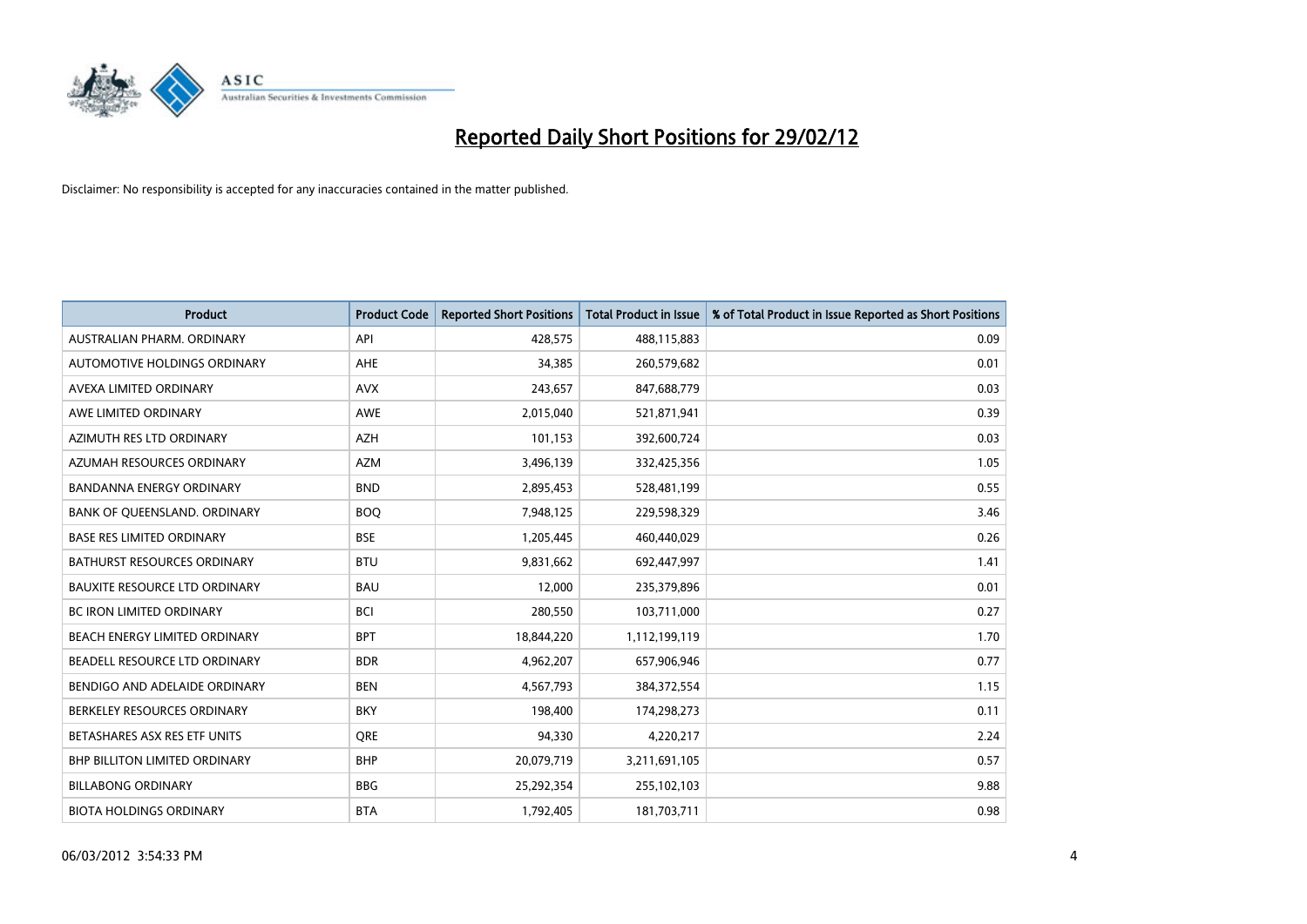

| <b>Product</b>                       | <b>Product Code</b> | <b>Reported Short Positions</b> | <b>Total Product in Issue</b> | % of Total Product in Issue Reported as Short Positions |
|--------------------------------------|---------------------|---------------------------------|-------------------------------|---------------------------------------------------------|
| <b>BISALLOY STEEL ORDINARY</b>       | <b>BIS</b>          | 84,480                          | 43,291,509                    | 0.20                                                    |
| BKI INVESTMENT LTD ORDINARY          | BKI                 | 508                             | 425,549,573                   | 0.00                                                    |
| <b>BLACKTHORN RESOURCES ORDINARY</b> | <b>BTR</b>          | 35,848                          | 122,918,000                   | 0.03                                                    |
| BLUESCOPE STEEL LTD ORDINARY         | <b>BSL</b>          | 33,966,467                      | 3,349,185,247                 | 1.00                                                    |
| <b>BOART LONGYEAR ORDINARY</b>       | <b>BLY</b>          | 4,133,059                       | 461,163,412                   | 0.89                                                    |
| <b>BOOM LOGISTICS ORDINARY</b>       | <b>BOL</b>          | 338,639                         | 468,663,585                   | 0.07                                                    |
| BORAL LIMITED, ORDINARY              | <b>BLD</b>          | 29,912,068                      | 744,729,957                   | 4.00                                                    |
| BOTSWANA METALS LTD ORDINARY         | <b>BML</b>          | 7,000                           | 143,717,013                   | 0.00                                                    |
| <b>BRADKEN LIMITED ORDINARY</b>      | <b>BKN</b>          | 4,795,975                       | 166,624,800                   | 2.88                                                    |
| <b>BRAMBLES LIMITED ORDINARY</b>     | <b>BXB</b>          | 14,726,929                      | 1,480,411,334                 | 0.96                                                    |
| BREVILLE GROUP LTD ORDINARY          | <b>BRG</b>          | 136,183                         | 130,095,322                   | 0.10                                                    |
| <b>BRICKWORKS LIMITED ORDINARY</b>   | <b>BKW</b>          | 15,044                          | 147,567,333                   | 0.01                                                    |
| <b>BROCKMAN RESOURCES ORDINARY</b>   | <b>BRM</b>          | 121,316                         | 144,933,151                   | 0.07                                                    |
| BT INVESTMENT MNGMNT ORDINARY        | <b>BTT</b>          | 186,579                         | 267,906,977                   | 0.07                                                    |
| <b>BURU ENERGY ORDINARY</b>          | <b>BRU</b>          | 6,308,637                       | 234,204,477                   | 2.69                                                    |
| <b>BWP TRUST ORDINARY UNITS</b>      | <b>BWP</b>          | 427,960                         | 525,255,093                   | 0.07                                                    |
| CABCHARGE AUSTRALIA ORDINARY         | CAB                 | 595,793                         | 120,437,014                   | 0.50                                                    |
| CALTEX AUSTRALIA ORDINARY            | <b>CTX</b>          | 6,112,825                       | 270,000,000                   | 2.25                                                    |
| <b>CAMPBELL BROTHERS ORDINARY</b>    | <b>CPB</b>          | 1,635,705                       | 67,503,411                    | 2.42                                                    |
| CAPE LAMBERT RES LTD ORDINARY        | <b>CFE</b>          | 381,792                         | 689,108,792                   | 0.05                                                    |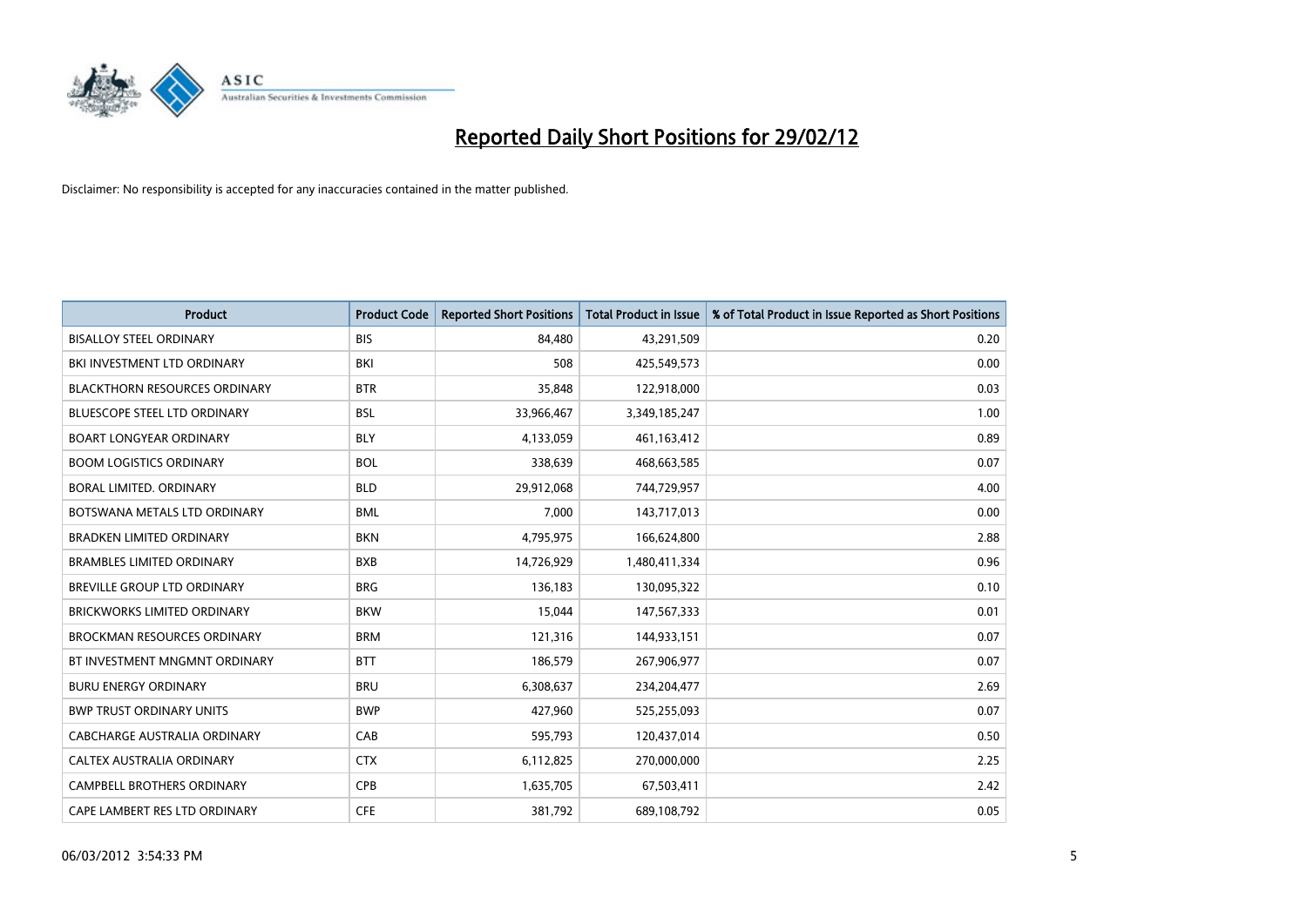

| <b>Product</b>                                | <b>Product Code</b> | <b>Reported Short Positions</b> | <b>Total Product in Issue</b> | % of Total Product in Issue Reported as Short Positions |
|-----------------------------------------------|---------------------|---------------------------------|-------------------------------|---------------------------------------------------------|
| <b>CARBON ENERGY ORDINARY</b>                 | <b>CNX</b>          | 600,147                         | 768,960,293                   | 0.07                                                    |
| CARDNO LIMITED ORDINARY                       | <b>CDD</b>          | 1,442,123                       | 123,929,154                   | 1.16                                                    |
| <b>CARDNO LIMITED RIGHTS 29-FEB-12</b>        | <b>CDDR</b>         | 1,407                           | 13,565,067                    | 0.01                                                    |
| CARNARVON PETROLEUM ORDINARY                  | <b>CVN</b>          | 758,905                         | 694,594,634                   | 0.10                                                    |
| CARNEGIE WAVE ENERGY ORDINARY                 | <b>CWE</b>          | 83,000                          | 1,021,487,627                 | 0.01                                                    |
| <b>CARPATHIAN RESOURCES ORDINARY</b>          | <b>CPN</b>          | 75,000                          | 304,535,101                   | 0.02                                                    |
| CARPENTARIA EXP. LTD ORDINARY                 | CAP                 | 9,777                           | 98,991,301                    | 0.01                                                    |
| CARSALES.COM LTD ORDINARY                     | <b>CRZ</b>          | 13,979,877                      | 233,264,223                   | 5.98                                                    |
| <b>CASH CONVERTERS ORDINARY</b>               | CCV                 | 126,371                         | 379,761,025                   | 0.03                                                    |
| <b>CASPIAN OIL &amp; GAS ORDINARY</b>         | <b>CIG</b>          | 50,000                          | 1,331,500,513                 | 0.00                                                    |
| <b>CELLNET GROUP ORDINARY</b>                 | <b>CLT</b>          | 1,342                           | 59,570,111                    | 0.00                                                    |
| CENTRAL PETROLEUM ORDINARY                    | <b>CTP</b>          | 11,455                          | 1,253,376,265                 | 0.00                                                    |
| <b>CENTRO PROPERTIES UNITS/ORD STAPLED</b>    | <b>CNP</b>          | 2,537                           | 972,414,514                   | 0.00                                                    |
| CENTRO RETAIL AUST ORD/UNIT STAPLED SEC       | <b>CRF</b>          | 95,789                          | 1,340,723,189                 | 0.00                                                    |
| <b>CENTRO RETAIL GROUP STAPLED SECURITIES</b> | <b>CER</b>          | 452,940                         | 2,286,399,424                 | 0.02                                                    |
| CERAMIC FUEL CELLS ORDINARY                   | <b>CFU</b>          | 627,430                         | 1,366,298,863                 | 0.05                                                    |
| CERRO RESOURCES NL ORDINARY                   | CJO                 | 16                              | 748,768,606                   | 0.00                                                    |
| CFS RETAIL PROPERTY UNITS                     | <b>CFX</b>          | 67,429,005                      | 2,839,591,911                 | 2.36                                                    |
| CGA MINING LIMITED ORDINARY                   | CGX                 | 579                             | 334,725,726                   | 0.00                                                    |
| CHALLENGER DIV.PRO. STAPLED UNITS             | CDI                 | 98,017                          | 883,903,667                   | 0.00                                                    |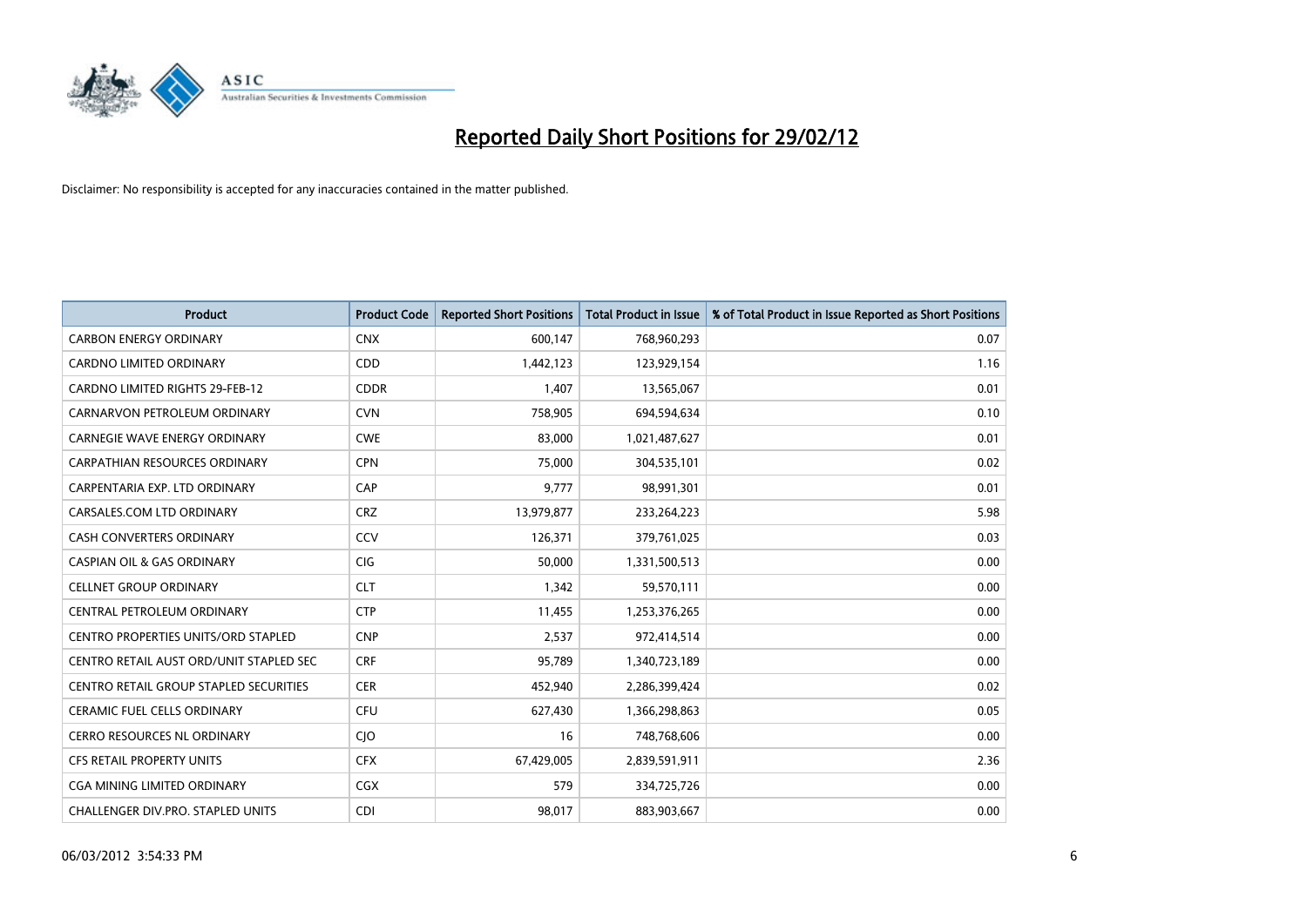

| <b>Product</b>                           | <b>Product Code</b> | <b>Reported Short Positions</b> | <b>Total Product in Issue</b> | % of Total Product in Issue Reported as Short Positions |
|------------------------------------------|---------------------|---------------------------------|-------------------------------|---------------------------------------------------------|
| <b>CHALLENGER INFRAST, STAPLED UNITS</b> | <b>CIF</b>          | 232,330                         | 316,223,785                   | 0.07                                                    |
| CHALLENGER LIMITED ORDINARY              | <b>CGF</b>          | 4,415,846                       | 552,169,544                   | 0.79                                                    |
| CHANDLER MACLEOD LTD ORDINARY            | <b>CMG</b>          | 11,970                          | 466,466,720                   | 0.00                                                    |
| CHARTER HALL GROUP STAPLED US PROHIBIT.  | <b>CHC</b>          | 205,675                         | 308,092,325                   | 0.06                                                    |
| <b>CHARTER HALL OFFICE UNIT</b>          | CQ <sub>O</sub>     | 6,825,637                       | 493,319,730                   | 1.37                                                    |
| <b>CHARTER HALL RETAIL UNITS</b>         | CQR                 | 848,283                         | 299,628,571                   | 0.29                                                    |
| <b>CHORUS LIMITED ORDINARY</b>           | <b>CNU</b>          | 1,460,983                       | 385,082,123                   | 0.38                                                    |
| CITIGOLD CORP LTD ORDINARY               | <b>CTO</b>          | 1,682,665                       | 1,105,078,301                 | 0.15                                                    |
| CLINUVEL PHARMACEUT, ORDINARY            | <b>CUV</b>          | 4,127                           | 30,856,956                    | 0.01                                                    |
| <b>CLOUGH LIMITED ORDINARY</b>           | <b>CLO</b>          | 518,763                         | 769,716,269                   | 0.06                                                    |
| COAL OF AFRICA LTD ORDINARY              | <b>CZA</b>          | 78,912                          | 662,484,573                   | 0.01                                                    |
| <b>COALSPUR MINES LTD ORDINARY</b>       | <b>CPL</b>          | 2,406,134                       | 620,659,899                   | 0.37                                                    |
| COBAR CONSOLIDATED ORDINARY              | CCU                 | 141,701                         | 208,868,037                   | 0.06                                                    |
| COCA-COLA AMATIL ORDINARY                | <b>CCL</b>          | 10,207,471                      | 759,567,552                   | 1.31                                                    |
| <b>COCHLEAR LIMITED ORDINARY</b>         | <b>COH</b>          | 5,698,375                       | 56,929,432                    | 10.00                                                   |
| COCKATOO COAL ORDINARY                   | <b>COK</b>          | 7,956,544                       | 1,016,196,908                 | 0.78                                                    |
| COFFEY INTERNATIONAL ORDINARY            | <b>COF</b>          | 9,065                           | 239,260,027                   | 0.00                                                    |
| <b>COKAL LTD ORDINARY</b>                | <b>CKA</b>          | 242,815                         | 410,786,892                   | 0.06                                                    |
| <b>COLLINS FOODS LTD ORDINARY</b>        | <b>CKF</b>          | 30,670                          | 93,000,003                    | 0.04                                                    |
| COMMONWEALTH BANK, ORDINARY              | <b>CBA</b>          | 32,577,995                      | 1,581,280,593                 | 2.04                                                    |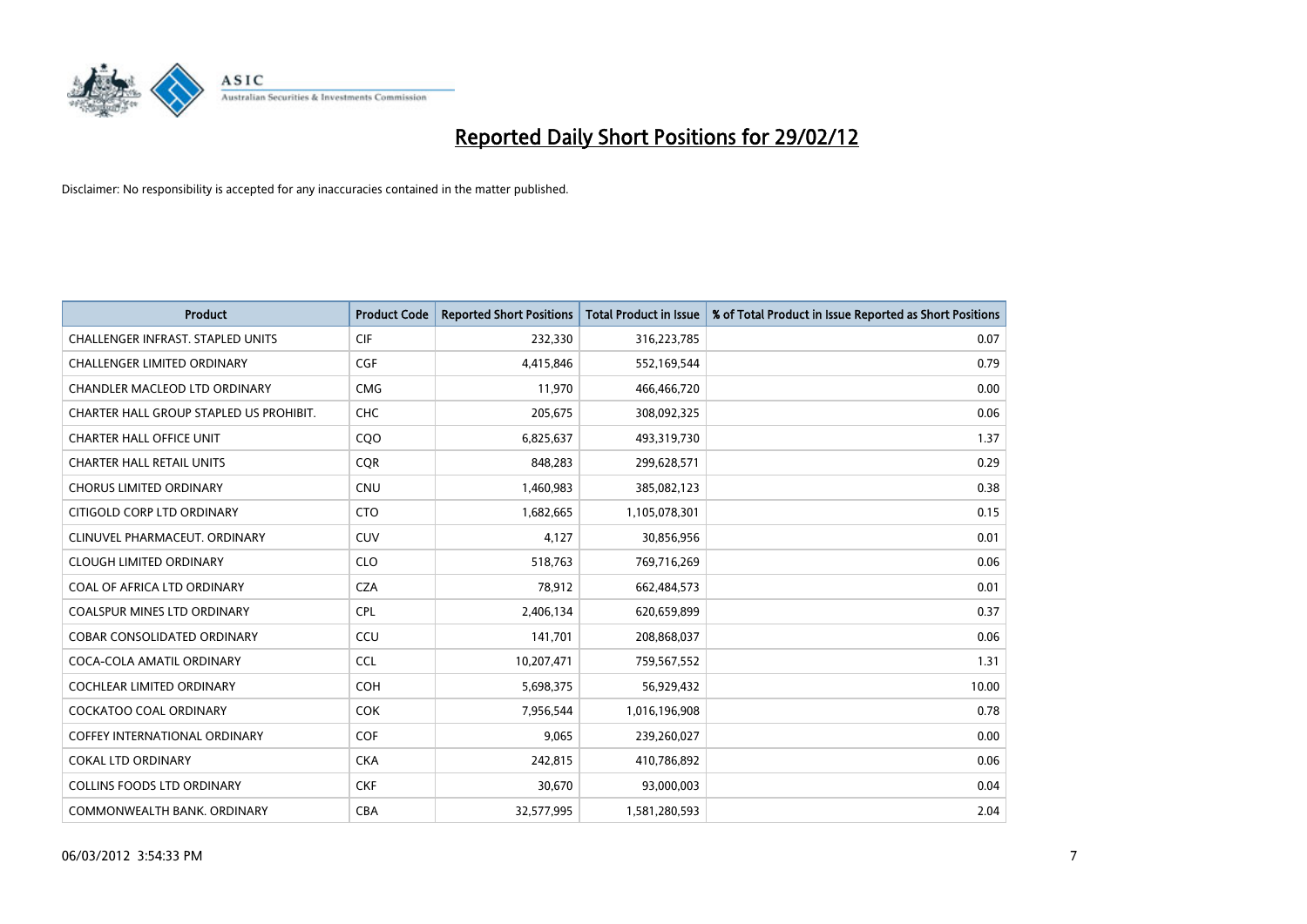

| <b>Product</b>                          | <b>Product Code</b> | <b>Reported Short Positions</b> | <b>Total Product in Issue</b> | % of Total Product in Issue Reported as Short Positions |
|-----------------------------------------|---------------------|---------------------------------|-------------------------------|---------------------------------------------------------|
| <b>COMMONWEALTH PROP ORDINARY UNITS</b> | <b>CPA</b>          | 24,370,622                      | 2,389,601,065                 | 1.02                                                    |
| <b>COMPASS RESOURCES ORDINARY</b>       | <b>CMR</b>          | 63,000                          | 1,403,744,100                 | 0.00                                                    |
| <b>COMPUTERSHARE LTD ORDINARY</b>       | <b>CPU</b>          | 7,313,244                       | 555,664,059                   | 1.30                                                    |
| CONSOLIDATED MEDIA. ORDINARY            | <b>CMJ</b>          | 1,150,596                       | 561,834,996                   | 0.19                                                    |
| CONTANGO MICROCAP ORDINARY              | <b>CTN</b>          | 7,500                           | 147,467,406                   | 0.01                                                    |
| CONTINENTAL COAL LTD ORDINARY           | <b>CCC</b>          | 293,767                         | 399,224,054                   | 0.07                                                    |
| <b>COOPER ENERGY LTD ORDINARY</b>       | <b>COE</b>          | 89,539                          | 292,791,528                   | 0.03                                                    |
| <b>COPPER STRIKE LTD ORDINARY</b>       | <b>CSE</b>          | 714                             | 106,844,810                   | 0.00                                                    |
| <b>CORDLIFE LIMITED ORDINARY</b>        | CBB                 |                                 | 150,887,354                   | 0.00                                                    |
| <b>CORTONA RESOURCES ORDINARY</b>       | <b>CRC</b>          | 29,144                          | 220,756,385                   | 0.01                                                    |
| <b>CREDIT CORP GROUP ORDINARY</b>       | <b>CCP</b>          | 5,062                           | 45,571,114                    | 0.01                                                    |
| <b>CROMWELL PROP STAPLED SECURITIES</b> | <b>CMW</b>          | 621,691                         | 1,113,187,895                 | 0.06                                                    |
| <b>CROWN LIMITED ORDINARY</b>           | <b>CWN</b>          | 4,959,686                       | 728,394,185                   | 0.69                                                    |
| <b>CSG LIMITED ORDINARY</b>             | CSV                 | 1,180,693                       | 282,567,499                   | 0.41                                                    |
| <b>CSL LIMITED ORDINARY</b>             | <b>CSL</b>          | 6,502,591                       | 519,390,450                   | 1.25                                                    |
| <b>CSR LIMITED ORDINARY</b>             | <b>CSR</b>          | 26,123,769                      | 506,000,315                   | 5.15                                                    |
| <b>CUDECO LIMITED ORDINARY</b>          | CDU                 | 3,207,880                       | 160,018,572                   | 1.99                                                    |
| CUE ENERGY RESOURCE ORDINARY            | <b>CUE</b>          | 1,757,467                       | 695,153,053                   | 0.25                                                    |
| <b>CUSTOMERS LIMITED ORDINARY</b>       | <b>CUS</b>          | 20,579                          | 134,869,357                   | 0.01                                                    |
| DART ENERGY LTD ORDINARY                | <b>DTE</b>          | 8,422,593                       | 734,931,470                   | 1.16                                                    |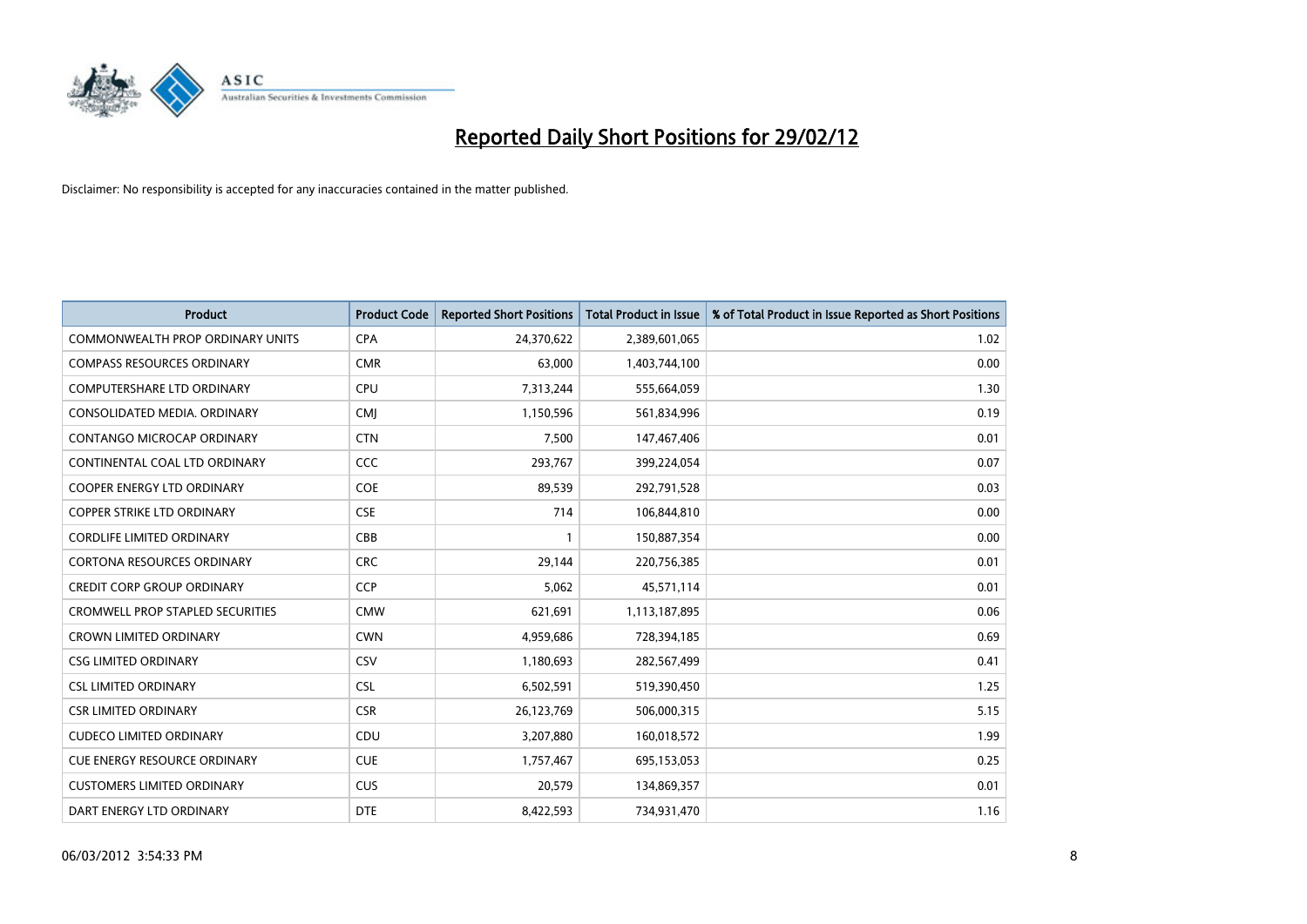

| <b>Product</b>                     | <b>Product Code</b> | <b>Reported Short Positions</b> | <b>Total Product in Issue</b> | % of Total Product in Issue Reported as Short Positions |
|------------------------------------|---------------------|---------------------------------|-------------------------------|---------------------------------------------------------|
| DAVID JONES LIMITED ORDINARY       | <b>DJS</b>          | 50,904,398                      | 524,940,325                   | 9.68                                                    |
| DECMIL GROUP LIMITED ORDINARY      | <b>DCG</b>          | 128,697                         | 165,692,757                   | 0.07                                                    |
| DEEP YELLOW LIMITED ORDINARY       | <b>DYL</b>          | 65,544                          | 1,128,736,403                 | 0.01                                                    |
| DEVINE LIMITED ORDINARY            | <b>DVN</b>          | 1,011                           | 158,730,556                   | 0.00                                                    |
| DEXUS PROPERTY GROUP STAPLED UNITS | <b>DXS</b>          | 16,273,635                      | 4,839,024,176                 | 0.31                                                    |
| DISCOVERY METALS LTD ORDINARY      | <b>DML</b>          | 7,943,139                       | 442,128,231                   | 1.80                                                    |
| DOMINO PIZZA ENTERPR ORDINARY      | <b>DMP</b>          | 752,332                         | 69,899,674                    | 1.08                                                    |
| DOWNER EDI LIMITED ORDINARY        | <b>DOW</b>          | 5,946,078                       | 429,100,296                   | 1.38                                                    |
| DRILLSEARCH ENERGY ORDINARY        | <b>DLS</b>          | 827,516                         | 336,799,196                   | 0.24                                                    |
| DUET GROUP STAPLED US PROHIBIT.    | <b>DUE</b>          | 14,593,422                      | 1,109,831,386                 | 1.32                                                    |
| DULUXGROUP LIMITED ORDINARY        | <b>DLX</b>          | 8,595,157                       | 367,456,259                   | 2.30                                                    |
| <b>DWS LTD ORDINARY</b>            | <b>DWS</b>          | 237                             | 132,362,763                   | 0.00                                                    |
| ECHO ENTERTAINMENT ORDINARY        | <b>EGP</b>          | 5,633,125                       | 688,019,737                   | 0.81                                                    |
| <b>ELDERS LIMITED ORDINARY</b>     | <b>ELD</b>          | 13,610,363                      | 448,598,480                   | 3.04                                                    |
| ELDORADO GOLD CORP CDI 1:1         | EAU                 | 36,800                          | 9,209,510                     | 0.40                                                    |
| ELEMENTAL MINERALS ORDINARY        | <b>ELM</b>          | 196,193                         | 241,114,280                   | 0.08                                                    |
| ELEMENTOS LIMITED ORDINARY         | ELT                 | 16                              | 82,383,526                    | 0.00                                                    |
| ELIXIR PETROLEUM LTD ORDINARY      | <b>EXR</b>          | 324,400                         | 217,288,472                   | 0.15                                                    |
| <b>EMECO HOLDINGS ORDINARY</b>     | <b>EHL</b>          | 1,559,178                       | 631,237,586                   | 0.25                                                    |
| <b>EMPIRE ENERGY LTD ORDINARY</b>  | <b>EEG</b>          | 3,428                           | 291,530,350                   | 0.00                                                    |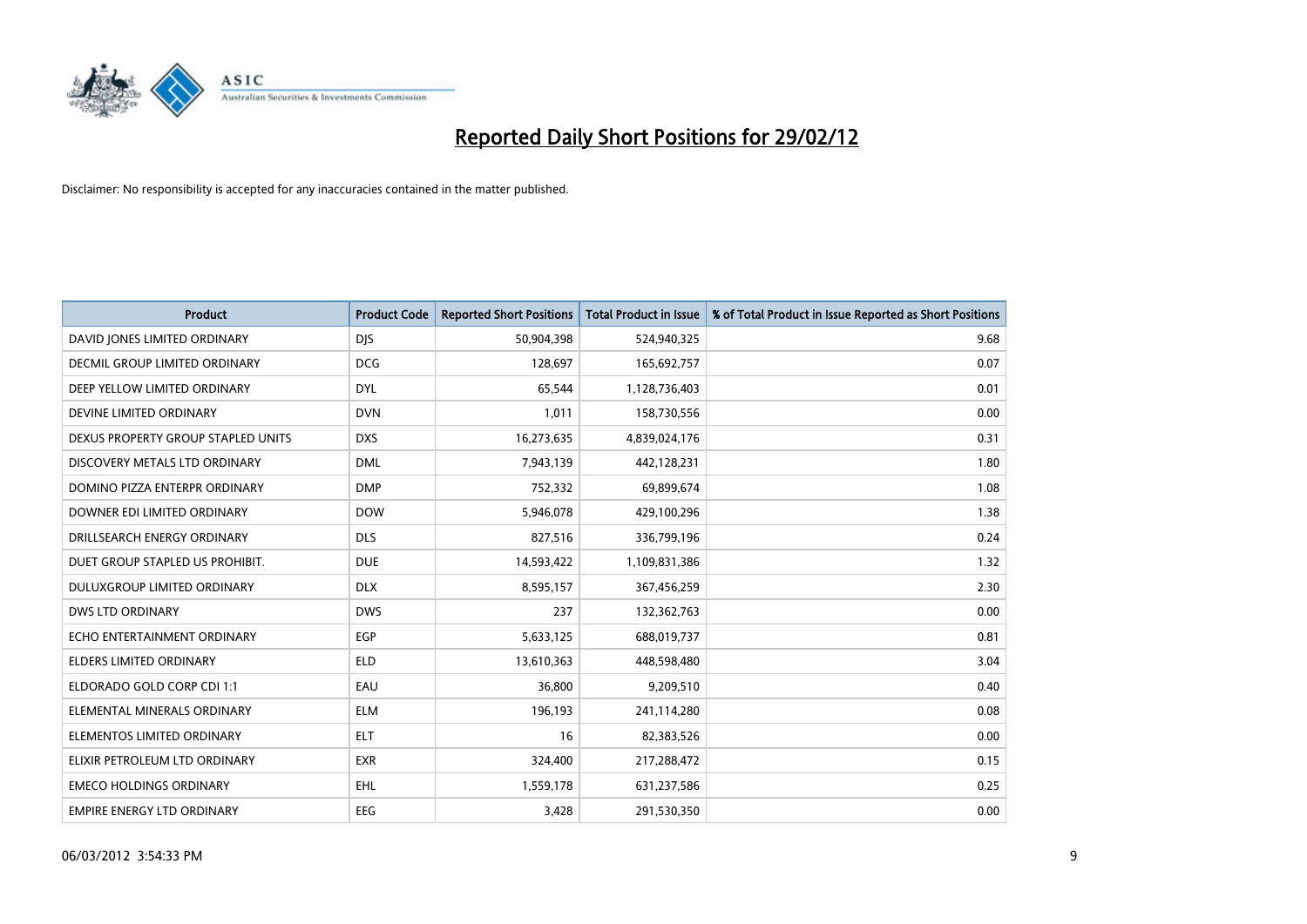

| <b>Product</b>                        | <b>Product Code</b> | <b>Reported Short Positions</b> | <b>Total Product in Issue</b> | % of Total Product in Issue Reported as Short Positions |
|---------------------------------------|---------------------|---------------------------------|-------------------------------|---------------------------------------------------------|
| <b>ENDEAVOUR MIN CORP CDI 1:1</b>     | <b>EVR</b>          | 21,331                          | 119,067,827                   | 0.01                                                    |
| ENERGY RESOURCES ORDINARY 'A'         | ERA                 | 5,189,353                       | 517,725,062                   | 1.00                                                    |
| ENERGY WORLD CORPOR. ORDINARY         | <b>EWC</b>          | 24,324,155                      | 1,734,166,672                 | 1.40                                                    |
| ENTEK ENERGY LTD ORDINARY             | <b>ETE</b>          | 489,903                         | 510,657,387                   | 0.10                                                    |
| <b>ENTELLECT LIMITED ORDINARY</b>     | <b>ESN</b>          | 464,050                         | 985,337,932                   | 0.05                                                    |
| <b>ENVESTRA LIMITED ORDINARY</b>      | <b>ENV</b>          | 1,069,702                       | 1,547,890,032                 | 0.07                                                    |
| EQUATORIAL RES LTD ORDINARY           | EQX                 | 42,881                          | 114,748,553                   | 0.04                                                    |
| EUROZ LIMITED ORDINARY                | EZL                 | 100,000                         | 143,606,882                   | 0.07                                                    |
| EVOLUTION MINING LTD ORDINARY         | <b>EVN</b>          | 128,587                         | 707,105,713                   | 0.01                                                    |
| <b>EXCO RESOURCES LTD ORDINARY</b>    | EXS                 | 95,560                          | 356,044,187                   | 0.03                                                    |
| EXOMA ENERGY LIMITED ORDINARY         | <b>EXE</b>          | 281,678                         | 417,357,759                   | 0.07                                                    |
| EXTRACT RESOURCES ORDINARY            | <b>EXT</b>          | 468,584                         | 251,159,163                   | 0.19                                                    |
| FAIRFAX MEDIA LTD ORDINARY            | <b>FXJ</b>          | 282,851,294                     | 2,351,955,725                 | 12.04                                                   |
| <b>FANTASTIC HOLDINGS ORDINARY</b>    | <b>FAN</b>          | 1,220                           | 102,739,538                   | 0.00                                                    |
| <b>FAR LTD ORDINARY</b>               | <b>FAR</b>          | 21,000,000                      | 2,150,080,157                 | 0.98                                                    |
| FINBAR GROUP LIMITED ORDINARY         | <b>FRI</b>          | 20,000                          | 213,456,237                   | 0.01                                                    |
| FISHER & PAYKEL APP. ORDINARY         | <b>FPA</b>          | 18,298                          | 724,235,162                   | 0.00                                                    |
| FKP PROPERTY GROUP STAPLED SECURITIES | <b>FKP</b>          | 25,937,361                      | 1,197,968,723                 | 2.16                                                    |
| FLEETWOOD CORP ORDINARY               | <b>FWD</b>          | 270,636                         | 58,850,214                    | 0.46                                                    |
| FLETCHER BUILDING ORDINARY            | <b>FBU</b>          | 11,714,179                      | 680,739,504                   | 1.72                                                    |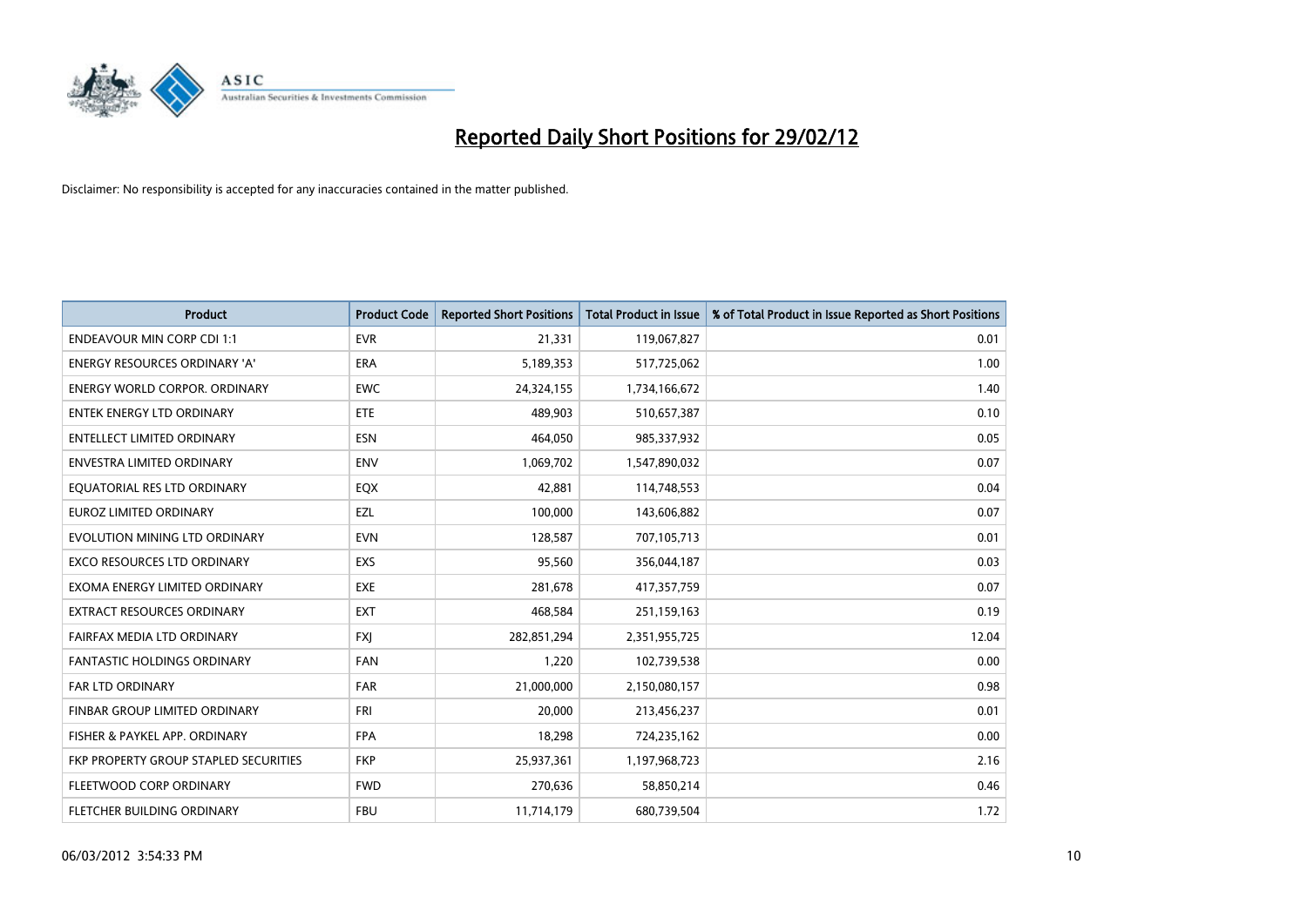

| <b>Product</b>                            | <b>Product Code</b> | <b>Reported Short Positions</b> | <b>Total Product in Issue</b> | % of Total Product in Issue Reported as Short Positions |
|-------------------------------------------|---------------------|---------------------------------|-------------------------------|---------------------------------------------------------|
| <b>FLEXIGROUP LIMITED ORDINARY</b>        | <b>FXL</b>          | 58,616                          | 279,268,329                   | 0.02                                                    |
| FLIGHT CENTRE ORDINARY                    | <b>FLT</b>          | 9,651,366                       | 100,009,946                   | 9.61                                                    |
| FLINDERS MINES LTD ORDINARY               | <b>FMS</b>          | 34,934,637                      | 1,821,300,404                 | 1.92                                                    |
| <b>FOCUS MINERALS LTD ORDINARY</b>        | <b>FML</b>          | 414,424                         | 4,320,773,701                 | 0.00                                                    |
| <b>FORGE GROUP LIMITED ORDINARY</b>       | FGE                 | 117,933                         | 83,469,014                    | 0.14                                                    |
| FORTE ENERGY NL ORDINARY                  | <b>FTE</b>          | 2,667,039                       | 695,589,311                   | 0.38                                                    |
| FORTESCUE METALS GRP ORDINARY             | <b>FMG</b>          | 65,343,051                      | 3,113,798,659                 | 2.11                                                    |
| <b>FUNTASTIC LIMITED ORDINARY</b>         | <b>FUN</b>          | 322,528                         | 347,956,819                   | 0.09                                                    |
| <b>G.U.D. HOLDINGS ORDINARY</b>           | GUD                 | 637,576                         | 70,107,387                    | 0.91                                                    |
| <b>G8 EDUCATION LIMITED ORDINARY</b>      | <b>GEM</b>          | 69,999                          | 199,118,974                   | 0.04                                                    |
| <b>GALAXY RESOURCES ORDINARY</b>          | GXY                 | 2,821,730                       | 323,327,000                   | 0.86                                                    |
| <b>GEODYNAMICS LIMITED ORDINARY</b>       | GDY                 | 35,073                          | 406,452,608                   | 0.01                                                    |
| <b>GINDALBIE METALS LTD ORDINARY</b>      | GBG                 | 29,986,935                      | 1,247,487,454                 | 2.39                                                    |
| <b>GLOBAL MINING ORDINARY</b>             | <b>GMI</b>          | 8,951                           | 181,898,994                   | 0.00                                                    |
| <b>GLOUCESTER COAL ORDINARY</b>           | GCL                 | 792,982                         | 202,905,967                   | 0.40                                                    |
| <b>GME RESOURCES LTD ORDINARY</b>         | <b>GME</b>          | 800                             | 322,635,902                   | 0.00                                                    |
| <b>GOLD ROAD RES LTD ORDINARY</b>         | GOR                 | 151,481                         | 389,950,665                   | 0.04                                                    |
| <b>GOLDEN WEST RESOURCE ORDINARY</b>      | <b>GWR</b>          | 1,617                           | 192,142,447                   | 0.00                                                    |
| <b>GOODMAN FIELDER, ORDINARY</b>          | GFF                 | 49,825,004                      | 1,955,559,207                 | 2.52                                                    |
| <b>GOODMAN GROUP STAPLED US PROHIBIT.</b> | <b>GMG</b>          | 48,589,466                      | 7,699,816,741                 | 0.63                                                    |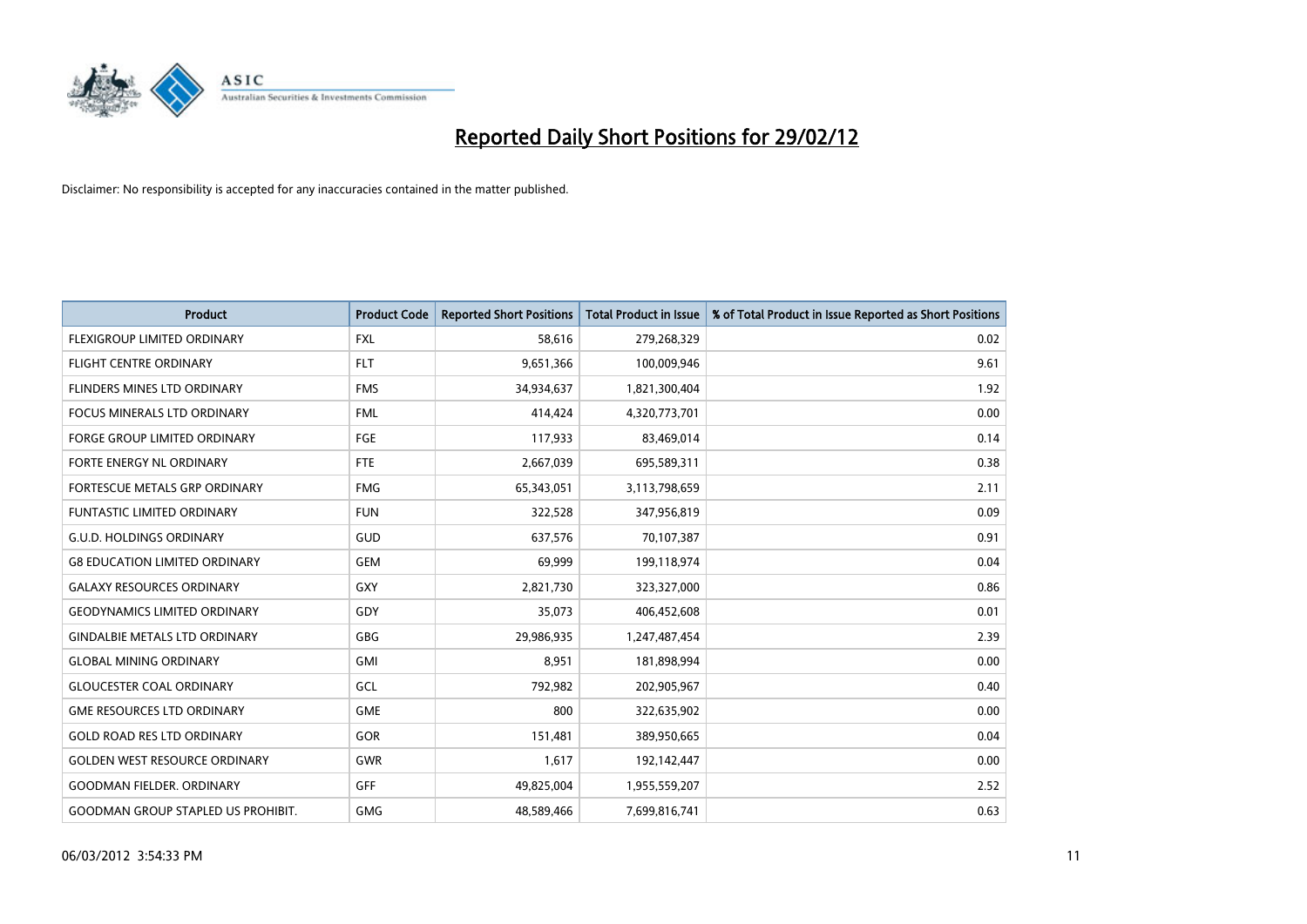

| <b>Product</b>                                   | <b>Product Code</b> | <b>Reported Short Positions</b> | <b>Total Product in Issue</b> | % of Total Product in Issue Reported as Short Positions |
|--------------------------------------------------|---------------------|---------------------------------|-------------------------------|---------------------------------------------------------|
| <b>GPT GROUP STAPLED SEC.</b>                    | <b>GPT</b>          | 19,339,547                      | 1,809,449,764                 | 1.05                                                    |
| <b>GRAINCORP LIMITED A CLASS ORDINARY</b>        | <b>GNC</b>          | 654,081                         | 198,318,900                   | 0.32                                                    |
| <b>GRANGE RESOURCES, ORDINARY</b>                | <b>GRR</b>          | 963,796                         | 1,154,359,727                 | 0.07                                                    |
| <b>GREENCAP LIMITED ORDINARY</b>                 | GCG                 | $\mathbf{1}$                    | 263,879,446                   | 0.00                                                    |
| <b>GREENLAND MIN EN LTD ORDINARY</b>             | GGG                 | 3,363,545                       | 416,390,488                   | 0.80                                                    |
| <b>GROWTHPOINT PROPERTY ORD/UNIT STAPLED SEC</b> | GOZ                 | 110,131                         | 291,904,374                   | 0.04                                                    |
| <b>GRYPHON MINERALS LTD ORDINARY</b>             | <b>GRY</b>          | 1,904,974                       | 348,164,983                   | 0.55                                                    |
| <b>GUILDFORD COAL LTD ORDINARY</b>               | <b>GUF</b>          | 3,673,753                       | 239,649,486                   | 1.53                                                    |
| <b>GUINNESS PEAT GROUP. CDI 1:1</b>              | <b>GPG</b>          | 54                              | 282,370,983                   | 0.00                                                    |
| <b>GUIARAT NRE COAL LTD ORDINARY</b>             | <b>GNM</b>          | 119,899                         | 992,933,858                   | 0.01                                                    |
| <b>GUNNS LIMITED ORDINARY</b>                    | <b>GNS</b>          | 57,019,652                      | 848,401,559                   | 6.70                                                    |
| <b>GWA GROUP LTD ORDINARY</b>                    | <b>GWA</b>          | 11,371,940                      | 301,525,014                   | 3.77                                                    |
| HARVEY NORMAN ORDINARY                           | <b>HVN</b>          | 71,620,112                      | 1,062,316,784                 | 6.76                                                    |
| HASTIE GROUP LIMITED ORDINARY                    | <b>HST</b>          | 123,989                         | 137,353,504                   | 0.08                                                    |
| HASTINGS DIVERSIFIED STAPLED SECURITY            | <b>HDF</b>          | 1,449,091                       | 530,001,072                   | 0.27                                                    |
| HAVILAH RESOURCES NL ORDINARY                    | <b>HAV</b>          | 75,177                          | 101,311,223                   | 0.07                                                    |
| HEARTWARE INT INC CDI 35:1                       | <b>HIN</b>          | 272,008                         | 43,772,855                    | 0.62                                                    |
| <b>HENDERSON GROUP CDI 1:1</b>                   | <b>HGG</b>          | 17,745,021                      | 662,714,927                   | 2.67                                                    |
| HFA HOLDINGS LIMITED ORDINARY                    | <b>HFA</b>          | 16,273                          | 117,332,831                   | 0.01                                                    |
| HIGHLANDS PACIFIC ORDINARY                       | HIG                 | 2,862,322                       | 686,202,481                   | 0.42                                                    |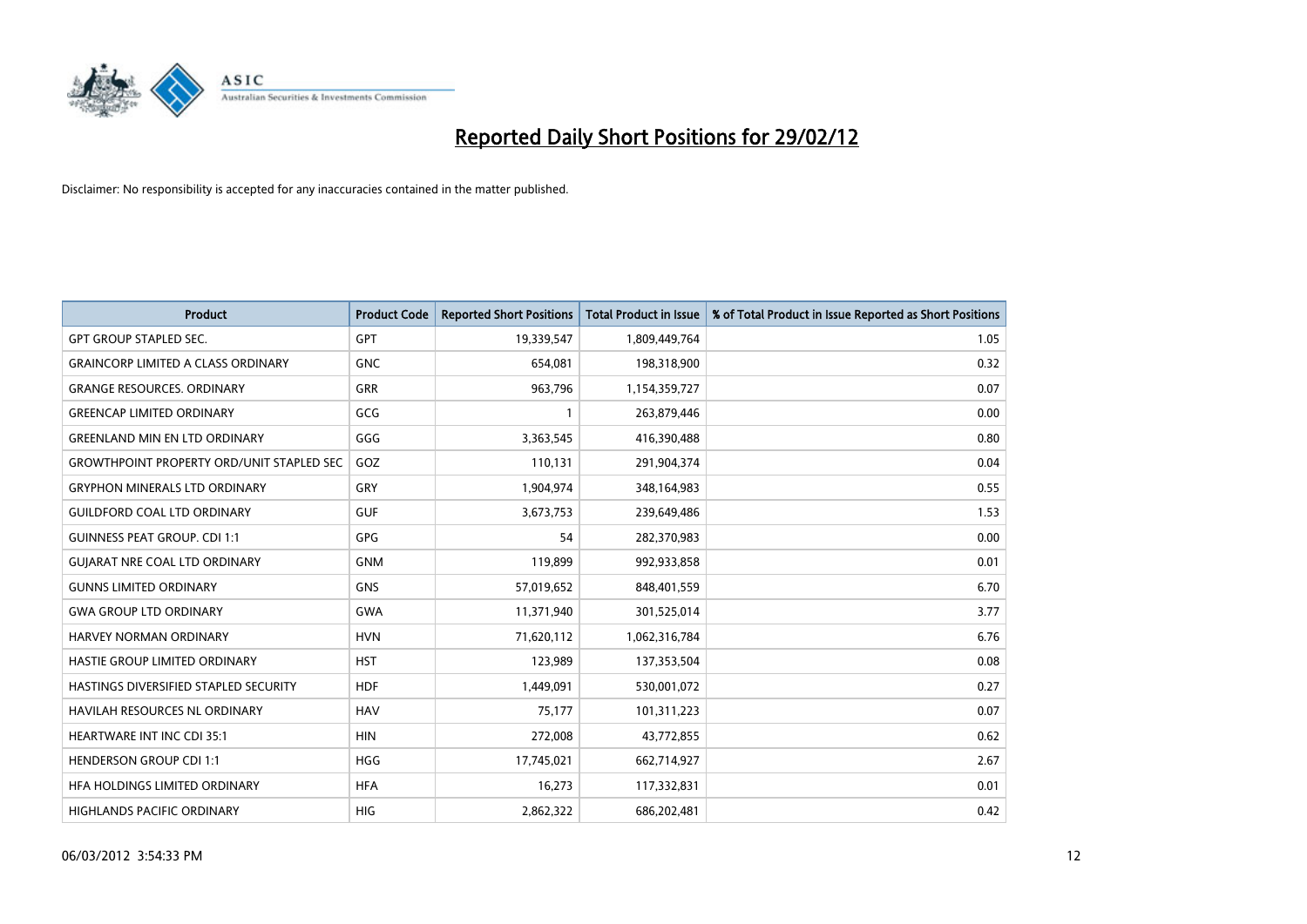

| <b>Product</b>                                | <b>Product Code</b> | <b>Reported Short Positions</b> | <b>Total Product in Issue</b> | % of Total Product in Issue Reported as Short Positions |
|-----------------------------------------------|---------------------|---------------------------------|-------------------------------|---------------------------------------------------------|
| HILLGROVE RES LTD ORDINARY                    | <b>HGO</b>          | 8,165,019                       | 793,698,575                   | 1.02                                                    |
| HILLS HOLDINGS LTD ORDINARY                   | <b>HIL</b>          | 3,653,569                       | 246,349,244                   | 1.47                                                    |
| HORIZON OIL LIMITED ORDINARY                  | <b>HZN</b>          | 21,670,027                      | 1,130,811,515                 | 1.91                                                    |
| <b>IINET LIMITED ORDINARY</b>                 | <b>IIN</b>          | 202,336                         | 160,968,847                   | 0.13                                                    |
| <b>ILUKA RESOURCES ORDINARY</b>               | ILU                 | 22,350,047                      | 418,700,517                   | 5.32                                                    |
| <b>IMDEX LIMITED ORDINARY</b>                 | <b>IMD</b>          | 891,785                         | 205,055,435                   | 0.44                                                    |
| IMF (AUSTRALIA) LTD ORDINARY                  | <b>IMF</b>          | 517,464                         | 123,828,193                   | 0.40                                                    |
| IMX RESOURCES LTD ORDINARY                    | <b>IXR</b>          | 20,000                          | 262,612,803                   | 0.01                                                    |
| <b>INCITEC PIVOT ORDINARY</b>                 | IPL                 | 4,851,199                       | 1,628,730,107                 | 0.30                                                    |
| <b>INDEPENDENCE GROUP ORDINARY</b>            | <b>IGO</b>          | 5,661,009                       | 232,882,535                   | 2.41                                                    |
| INDOPHIL RESOURCES ORDINARY                   | <b>IRN</b>          | 1,023,417                       | 1,203,146,194                 | 0.07                                                    |
| <b>INDUSTREA LIMITED ORDINARY</b>             | IDL                 | 1,319,732                       | 368,992,435                   | 0.36                                                    |
| <b>INFIGEN ENERGY STAPLED SECURITIES</b>      | <b>IFN</b>          | 5,070,534                       | 762,265,972                   | 0.68                                                    |
| ING RE COM GROUP STAPLED SECURITIES           | ILF.                | 3,583                           | 441,029,194                   | 0.00                                                    |
| <b>INSURANCE AUSTRALIA ORDINARY</b>           | <b>IAG</b>          | 7,029,450                       | 2,079,034,021                 | 0.31                                                    |
| INTEGRA MINING LTD, ORDINARY                  | <b>IGR</b>          | 7,077,693                       | 846,293,881                   | 0.83                                                    |
| <b>INTREPID MINES ORDINARY</b>                | <b>IAU</b>          | 4,067,539                       | 524,401,963                   | 0.79                                                    |
| <b>INVESTA OFFICE FUND STAPLED SECURITIES</b> | <b>IOF</b>          | 3,790,394                       | 2,657,463,999                 | 0.14                                                    |
| <b>INVOCARE LIMITED ORDINARY</b>              | <b>IVC</b>          | 1,991,096                       | 110,030,298                   | 1.79                                                    |
| <b>ION LIMITED ORDINARY</b>                   | <b>ION</b>          | 164,453                         | 256,365,105                   | 0.06                                                    |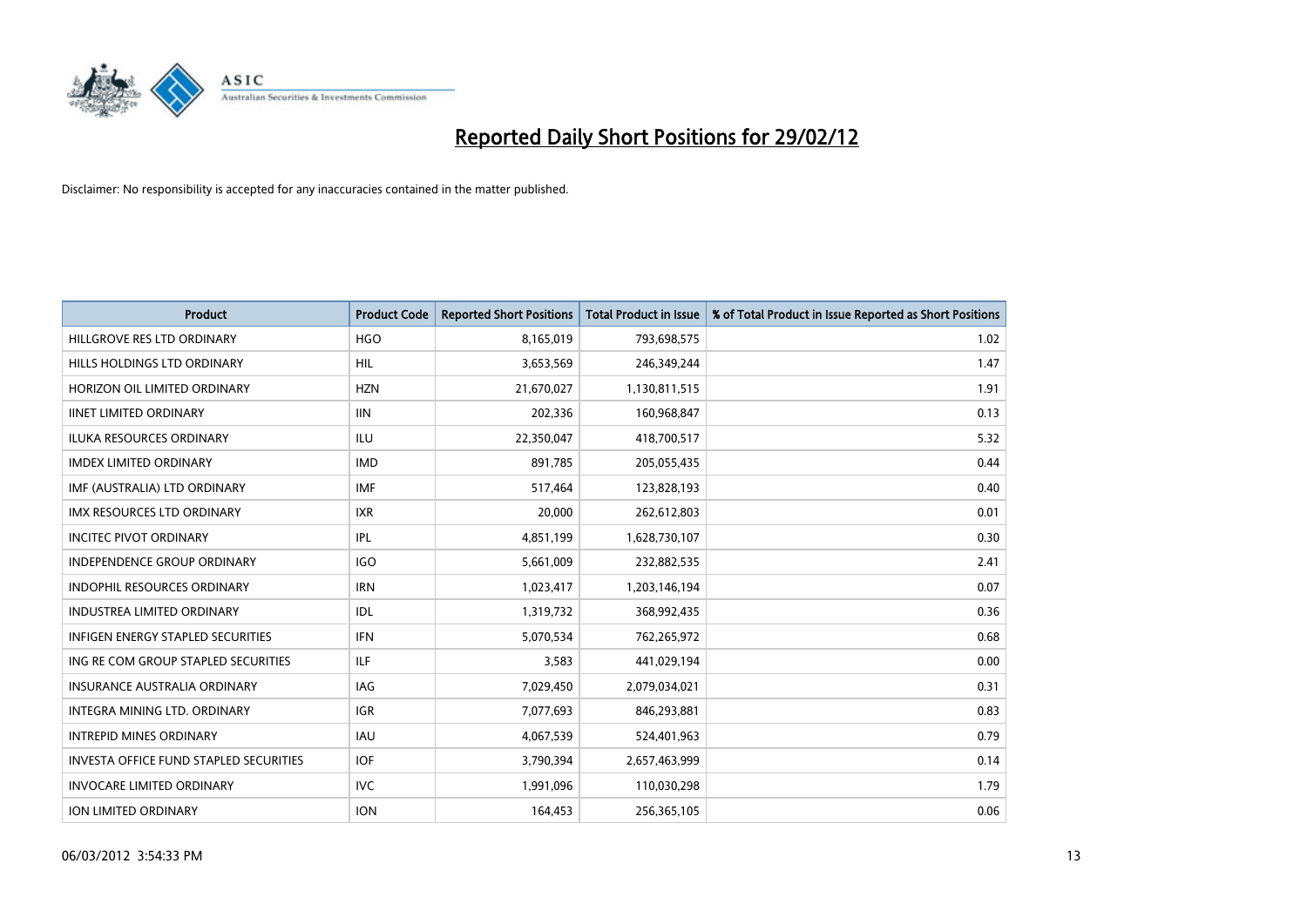

| <b>Product</b>                            | <b>Product Code</b> | <b>Reported Short Positions</b> | <b>Total Product in Issue</b> | % of Total Product in Issue Reported as Short Positions |
|-------------------------------------------|---------------------|---------------------------------|-------------------------------|---------------------------------------------------------|
| <b>IOOF HOLDINGS LTD ORDINARY</b>         | IFL                 | 919,659                         | 229,794,395                   | 0.39                                                    |
| IRESS MARKET TECH. ORDINARY               | <b>IRE</b>          | 1,841,205                       | 127,036,010                   | 1.46                                                    |
| <b>IRON ORE HOLDINGS ORDINARY</b>         | <b>IOH</b>          | 53,877                          | 166,137,005                   | 0.03                                                    |
| ISHARES MSCI AUS 200 ISHARES MSCI AUS 200 | IOZ                 | 67,793                          | 4,052,373                     | 1.67                                                    |
| <b>ISHARES MSCI EAFE CDI 1:1</b>          | <b>IVE</b>          | 16,828                          | 590,400,000                   | 0.00                                                    |
| ISHARES S&P HIGH DIV ISHARES S&P HIGH DIV | <b>IHD</b>          | 99,998                          | 2,703,027                     | 3.70                                                    |
| ISHARES SMALL ORDS ISHARES SMALL ORDS     | <b>ISO</b>          | 589,022                         | 5,403,165                     | 10.90                                                   |
| <b>IVANHOE AUSTRALIA ORDINARY</b>         | <b>IVA</b>          | 2,136,931                       | 552,640,295                   | 0.37                                                    |
| JAMES HARDIE INDUST CHESS DEPOSITARY INT  | <b>JHX</b>          | 15,733,416                      | 435,746,077                   | 3.58                                                    |
| <b>JAMESON RESOURCES ORDINARY</b>         | JAL                 | 1,600,000                       | 154,783,676                   | 1.03                                                    |
| <b>JB HI-FI LIMITED ORDINARY</b>          | <b>JBH</b>          | 21,129,412                      | 98,840,643                    | 21.39                                                   |
| <b>JUPITER MINES ORDINARY</b>             | <b>IMS</b>          | 10,000                          | 1,806,834,044                 | 0.00                                                    |
| <b>KAGARA LTD ORDINARY</b>                | KZL                 | 18,314,798                      | 798,953,117                   | 2.30                                                    |
| KANGAROO RES LTD ORDINARY                 | <b>KRL</b>          | 2,435                           | 3,434,430,012                 | 0.00                                                    |
| KAROON GAS AUSTRALIA ORDINARY             | <b>KAR</b>          | 2,335,674                       | 221,420,769                   | 1.03                                                    |
| KATHMANDU HOLD LTD ORDINARY               | <b>KMD</b>          | 1,617,668                       | 200,000,000                   | 0.80                                                    |
| <b>KBL MINING LIMITED ORDINARY</b>        | <b>KBL</b>          | 1,820                           | 178,264,362                   | 0.00                                                    |
| <b>KEYBRIDGE CAPITAL ORDINARY</b>         | <b>KBC</b>          | 6,000                           | 172,070,564                   | 0.00                                                    |
| KINGSGATE CONSOLID. ORDINARY              | <b>KCN</b>          | 3,987,002                       | 150,876,565                   | 2.63                                                    |
| KINGSROSE MINING LTD ORDINARY             | <b>KRM</b>          | 256,297                         | 273,828,192                   | 0.09                                                    |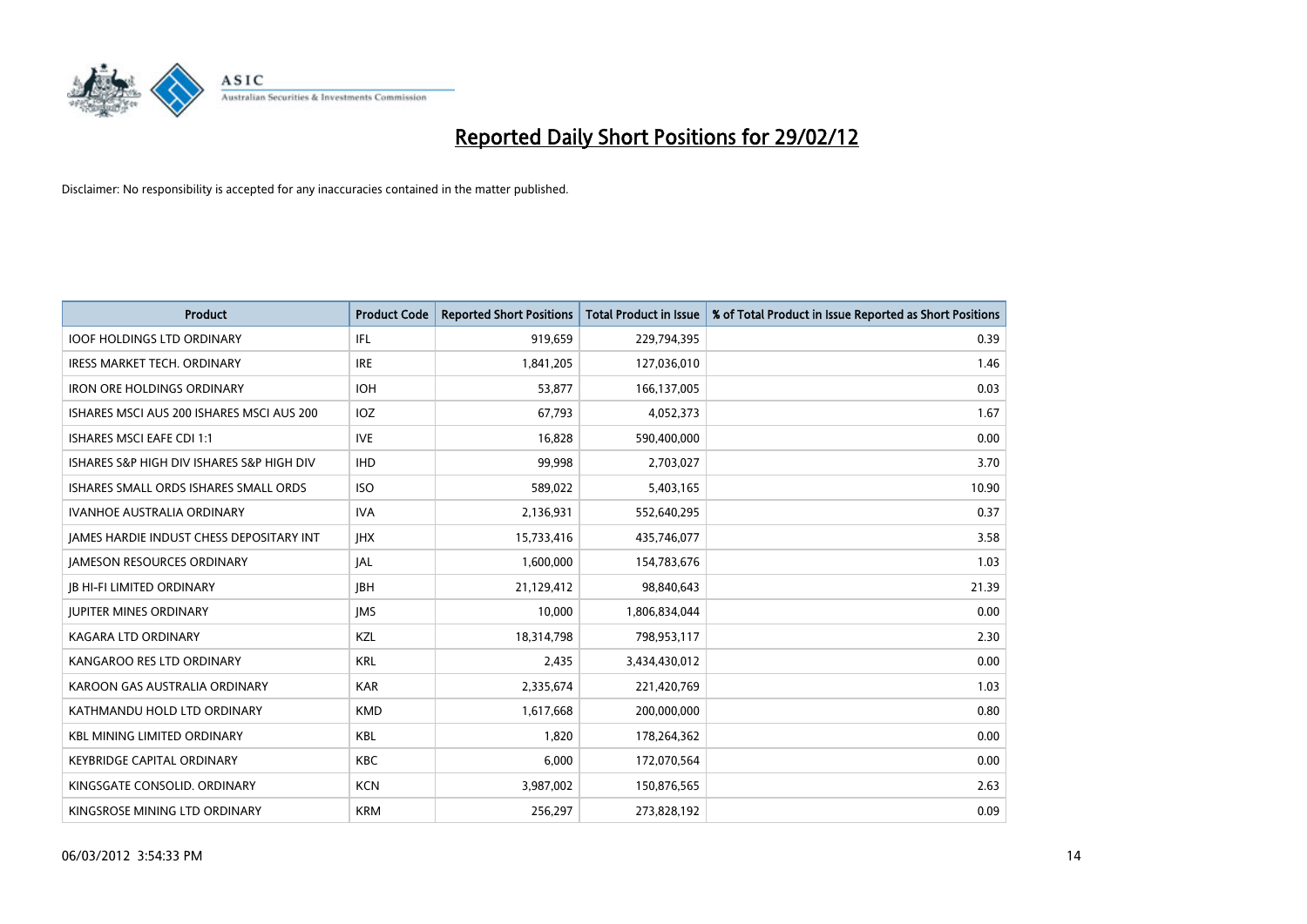

| <b>Product</b>                        | <b>Product Code</b> | <b>Reported Short Positions</b> | <b>Total Product in Issue</b> | % of Total Product in Issue Reported as Short Positions |
|---------------------------------------|---------------------|---------------------------------|-------------------------------|---------------------------------------------------------|
| LEIGHTON HOLDINGS ORDINARY            | LEI                 | 7,115,979                       | 337,087,596                   | 2.06                                                    |
| LEND LEASE GROUP UNIT/ORD STAPLED     | LLC                 | 1,392,429                       | 571,804,090                   | 0.23                                                    |
| LINC ENERGY LTD ORDINARY              | <b>LNC</b>          | 14,779,918                      | 504,487,631                   | 2.92                                                    |
| LIQUEFIED NATURAL ORDINARY            | <b>LNG</b>          | 294,830                         | 267,699,015                   | 0.11                                                    |
| <b>LYNAS CORPORATION ORDINARY</b>     | <b>LYC</b>          | 153,295,176                     | 1,714,396,913                 | 8.96                                                    |
| M2 TELECOMMUNICATION ORDINARY         | <b>MTU</b>          | 131,850                         | 124,543,385                   | 0.10                                                    |
| MACA LIMITED ORDINARY                 | <b>MLD</b>          | 968                             | 150,000,000                   | 0.00                                                    |
| <b>MACMAHON HOLDINGS ORDINARY</b>     | MAH                 | 3,939,053                       | 738,631,705                   | 0.54                                                    |
| MACO ATLAS ROADS GRP ORDINARY STAPLED | <b>MOA</b>          | 14,230,461                      | 464,279,594                   | 3.07                                                    |
| MACQUARIE GROUP LTD ORDINARY          | MQG                 | 7,092,832                       | 348,580,949                   | 2.00                                                    |
| MANHATTAN CORP LTD ORDINARY           | <b>MHC</b>          | 20,000                          | 93,330,398                    | 0.02                                                    |
| MARENGO MINING ORDINARY               | <b>MGO</b>          | 237,058                         | 1,002,559,863                 | 0.03                                                    |
| <b>MATRIX C &amp; E LTD ORDINARY</b>  | <b>MCE</b>          | 684,659                         | 77,081,507                    | 0.89                                                    |
| MAVERICK DRILLING ORDINARY            | <b>MAD</b>          | 17,431                          | 237,454,286                   | 0.01                                                    |
| MCMILLAN SHAKESPEARE ORDINARY         | <b>MMS</b>          | 738,573                         | 70,639,319                    | 1.03                                                    |
| <b>MCPHERSON'S LTD ORDINARY</b>       | <b>MCP</b>          | 19,050                          | 72,401,758                    | 0.03                                                    |
| MEDUSA MINING LTD ORDINARY            | MML                 | 2,658,650                       | 188,903,911                   | 1.41                                                    |
| MELBOURNE IT LIMITED ORDINARY         | <b>MLB</b>          | 150,402                         | 81,352,178                    | 0.18                                                    |
| MEO AUSTRALIA LTD ORDINARY            | <b>MEO</b>          | 4,182,191                       | 539,913,260                   | 0.77                                                    |
| MERMAID MARINE ORDINARY               | <b>MRM</b>          | 535,334                         | 217,833,136                   | 0.25                                                    |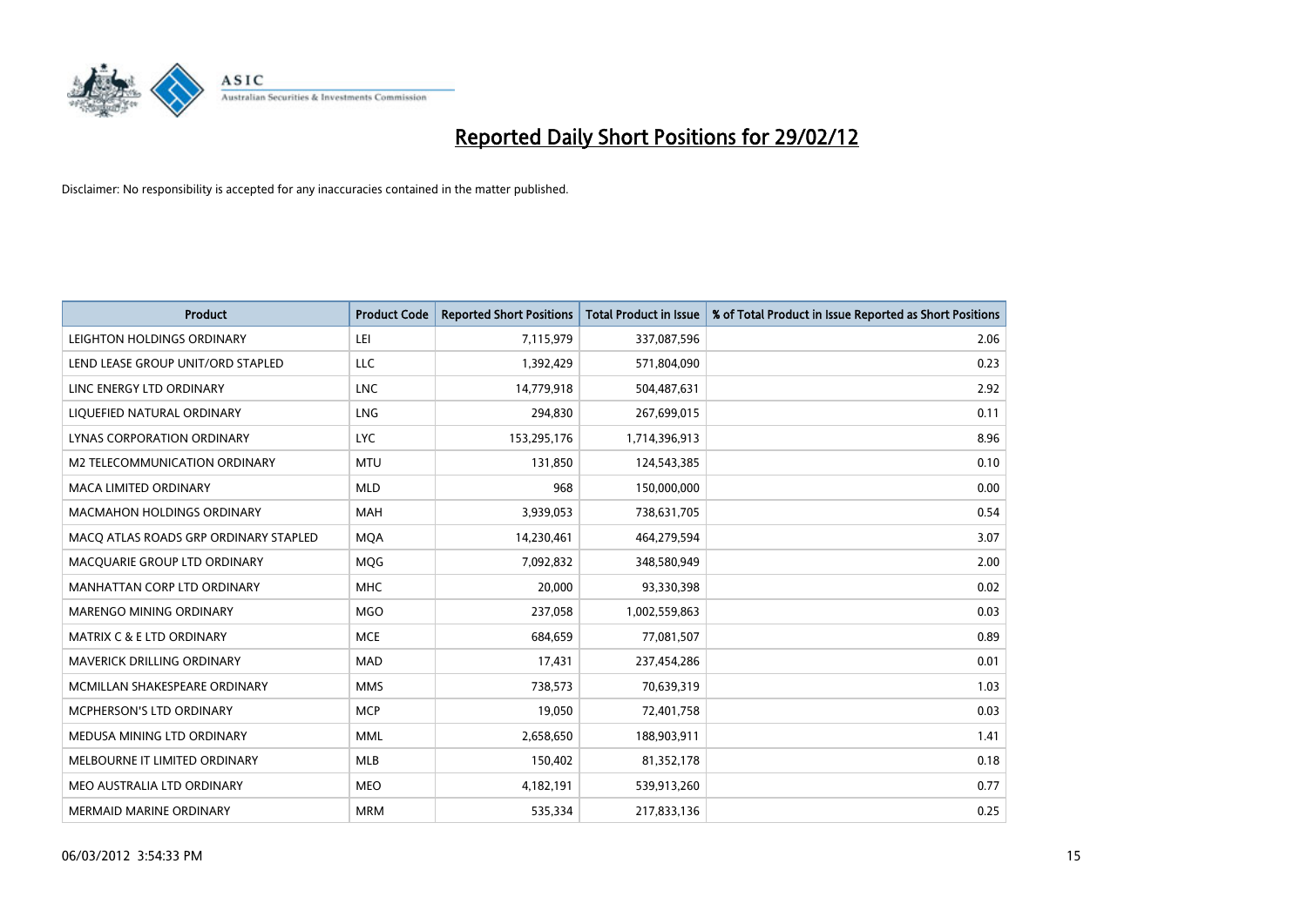

| <b>Product</b>                  | <b>Product Code</b> | <b>Reported Short Positions</b> | <b>Total Product in Issue</b> | % of Total Product in Issue Reported as Short Positions |
|---------------------------------|---------------------|---------------------------------|-------------------------------|---------------------------------------------------------|
| MESOBLAST LIMITED ORDINARY      | <b>MSB</b>          | 7,123,270                       | 284,478,361                   | 2.53                                                    |
| METALS X LIMITED ORDINARY       | <b>MLX</b>          | 670,340                         | 1,322,554,004                 | 0.06                                                    |
| METCASH LIMITED ORDINARY        | <b>MTS</b>          | 32,779,645                      | 771,345,864                   | 4.21                                                    |
| METGASCO LIMITED ORDINARY       | <b>MEL</b>          | 353,715                         | 338,592,672                   | 0.10                                                    |
| METMINCO LIMITED ORDINARY       | <b>MNC</b>          | 2,147,903                       | 1,749,541,573                 | 0.12                                                    |
| MHM METALS LIMITED ORDINARY     | <b>MHM</b>          | 18,900                          | 104,098,935                   | 0.02                                                    |
| MICLYN EXP OFFSHR ORDINARY      | <b>MIO</b>          | 33,683                          | 278,515,705                   | 0.01                                                    |
| MINCOR RESOURCES NL ORDINARY    | <b>MCR</b>          | 1,649,446                       | 195,818,871                   | 0.83                                                    |
| MINERAL DEPOSITS ORDINARY       | <b>MDL</b>          | 171,671                         | 83,538,786                    | 0.21                                                    |
| MINERAL RESOURCES, ORDINARY     | <b>MIN</b>          | 631,776                         | 184,698,489                   | 0.33                                                    |
| MIRABELA NICKEL LTD ORDINARY    | <b>MBN</b>          | 10,645,072                      | 492,516,163                   | 2.19                                                    |
| MIRVAC GROUP STAPLED SECURITIES | <b>MGR</b>          | 4,556,696                       | 3,416,996,915                 | 0.13                                                    |
| MOLOPO ENERGY LTD ORDINARY      | <b>MPO</b>          | 1,086,593                       | 245,579,810                   | 0.43                                                    |
| MOLY MINES LIMITED ORDINARY     | <b>MOL</b>          | 20,206                          | 384,893,989                   | 0.00                                                    |
| MONADELPHOUS GROUP ORDINARY     | <b>MND</b>          | 1,545,386                       | 88,674,327                    | 1.73                                                    |
| MORTGAGE CHOICE LTD ORDINARY    | <b>MOC</b>          | 2,264,832                       | 120,319,572                   | 1.88                                                    |
| MOUNT GIBSON IRON ORDINARY      | <b>MGX</b>          | 5,481,929                       | 1,082,570,693                 | 0.50                                                    |
| MSF SUGAR LIMITED ORDINARY      | <b>MSF</b>          | 9,541                           | 69,551,601                    | 0.01                                                    |
| MULTIPLEX SITES SITES           | <b>MXUPA</b>        | 22                              | 4,500,000                     | 0.00                                                    |
| MURCHISON METALS LTD ORDINARY   | <b>MMX</b>          | 5,845,690                       | 444,447,777                   | 1.31                                                    |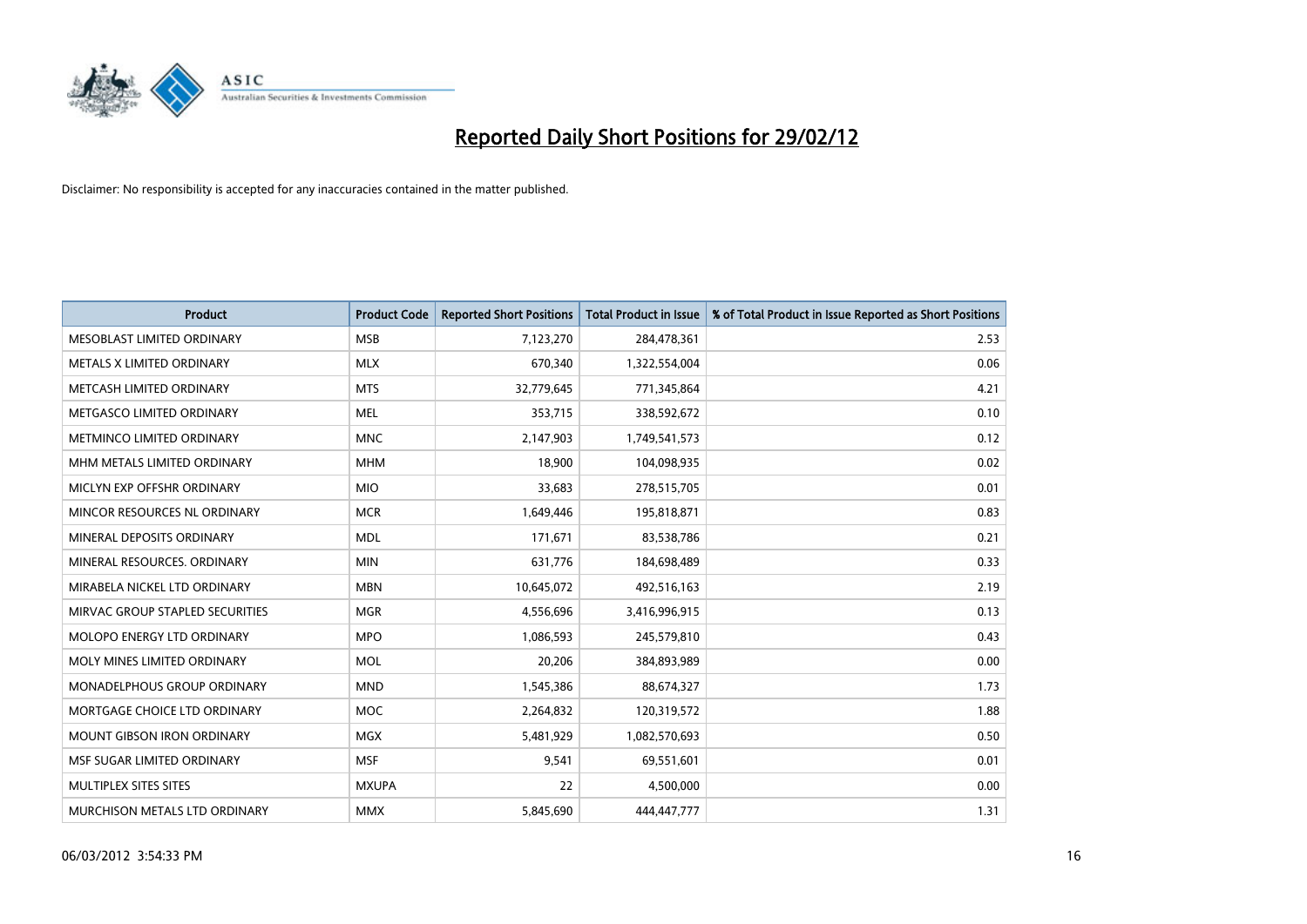

| <b>Product</b>                    | <b>Product Code</b> | <b>Reported Short Positions</b> | <b>Total Product in Issue</b> | % of Total Product in Issue Reported as Short Positions |
|-----------------------------------|---------------------|---------------------------------|-------------------------------|---------------------------------------------------------|
| <b>MYER HOLDINGS LTD ORDINARY</b> | <b>MYR</b>          | 61,207,102                      | 583,384,551                   | 10.47                                                   |
| <b>MYSTATE LIMITED ORDINARY</b>   | <b>MYS</b>          | 1,400                           | 86,963,862                    | 0.00                                                    |
| NATIONAL AUST. BANK ORDINARY      | <b>NAB</b>          | 14,569,734                      | 2,238,777,689                 | 0.61                                                    |
| NATURAL FUEL LIMITED ORDINARY     | <b>NFL</b>          | 1                               | 1,121,912                     | 0.00                                                    |
| NAVIGATOR RESOURCES ORDINARY      | <b>NAV</b>          | 500                             | 2,222,216,576                 | 0.00                                                    |
| NAVITAS LIMITED ORDINARY          | <b>NVT</b>          | 7,446,254                       | 375,318,628                   | 1.98                                                    |
| NEON ENERGY LIMITED ORDINARY      | <b>NEN</b>          | 75,579                          | 434,164,520                   | 0.02                                                    |
| NEPTUNE MARINE ORDINARY           | <b>NMS</b>          | 182,253                         | 1,748,545,632                 | 0.01                                                    |
| NEW HOPE CORPORATION ORDINARY     | <b>NHC</b>          | 209,584                         | 830,411,534                   | 0.02                                                    |
| NEWCREST MINING ORDINARY          | <b>NCM</b>          | 2,438,545                       | 764,960,000                   | 0.27                                                    |
| NEWS CORP A NON-VOTING CDI        | <b>NWSLV</b>        | 1,226,593                       | 1,667,949,807                 | 0.06                                                    |
| NEWS CORP B VOTING CDI            | <b>NWS</b>          | 2,825,382                       | 798,520,953                   | 0.35                                                    |
| NEXBIS LIMITED ORDINARY           | <b>NBS</b>          | 63,733                          | 798,356,704                   | 0.01                                                    |
| NEXTDC LIMITED ORDINARY           | <b>NXT</b>          | 17,897                          | 123,533,558                   | 0.01                                                    |
| NEXUS ENERGY LIMITED ORDINARY     | <b>NXS</b>          | 4,378,975                       | 1,326,821,159                 | 0.32                                                    |
| NIB HOLDINGS LIMITED ORDINARY     | <b>NHF</b>          | 150,439                         | 466,502,955                   | 0.03                                                    |
| NIDO PETROLEUM ORDINARY           | <b>NDO</b>          | 105,293                         | 1,389,163,151                 | 0.01                                                    |
| NKWE PLATINUM 10C US COMMON       | <b>NKP</b>          | 10,306                          | 559,651,184                   | 0.00                                                    |
| NOBLE MINERAL RES ORDINARY        | <b>NMG</b>          | 1,358,082                       | 550,620,653                   | 0.25                                                    |
| NORTHERN IRON LTD ORDINARY        | <b>NFE</b>          | 1,554,399                       | 369,980,113                   | 0.41                                                    |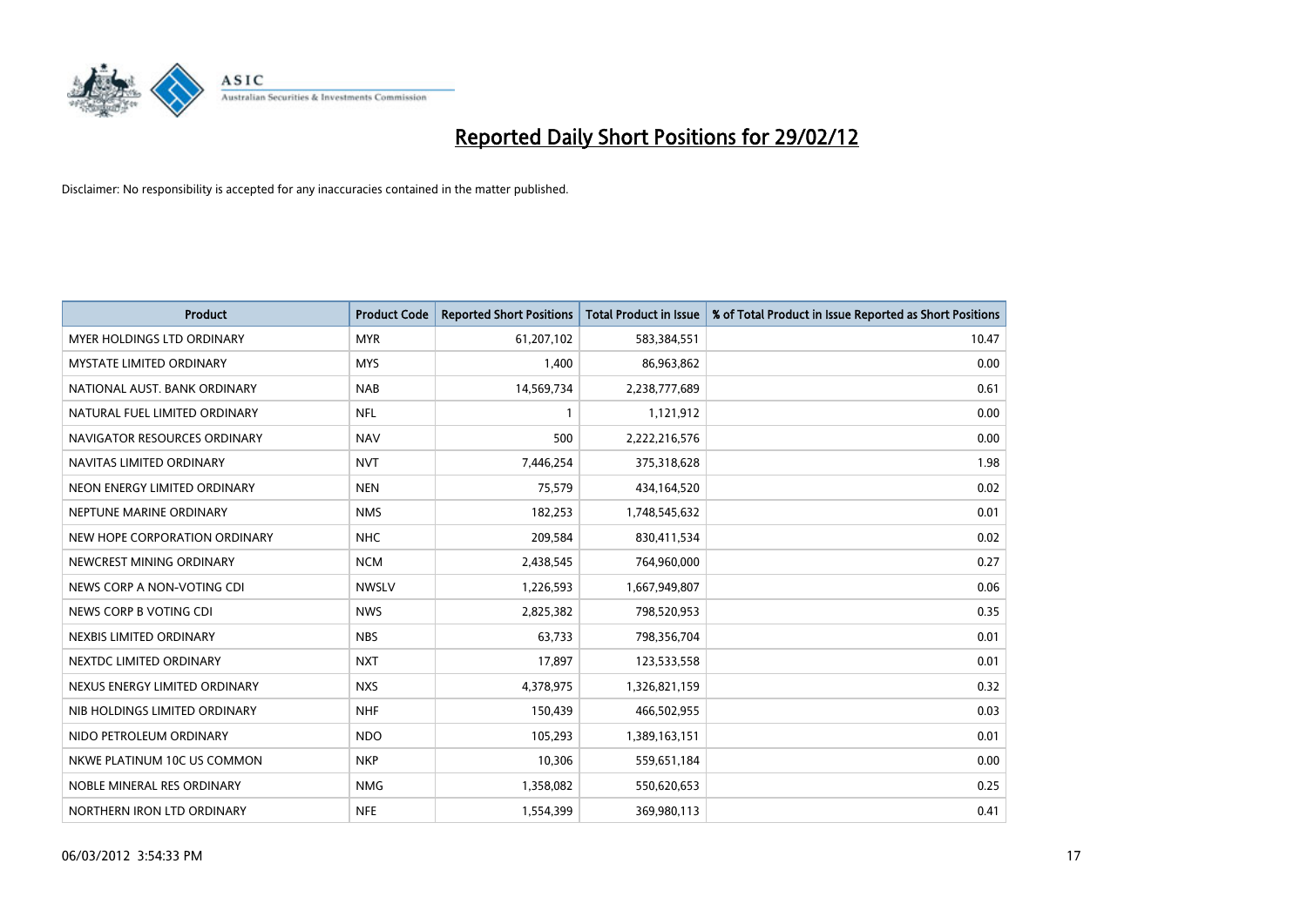

| <b>Product</b>                        | <b>Product Code</b> | <b>Reported Short Positions</b> | <b>Total Product in Issue</b> | % of Total Product in Issue Reported as Short Positions |
|---------------------------------------|---------------------|---------------------------------|-------------------------------|---------------------------------------------------------|
| NORTHERN STAR ORDINARY                | <b>NST</b>          | 10,384                          | 402,170,706                   | 0.00                                                    |
| NRW HOLDINGS LIMITED ORDINARY         | <b>NWH</b>          | 164,985                         | 278,888,011                   | 0.07                                                    |
| NUCOAL RESOURCES LTD ORDINARY         | <b>NCR</b>          | 60,000                          | 650,849,359                   | 0.01                                                    |
| NUFARM LIMITED ORDINARY               | <b>NUF</b>          | 3,969,247                       | 262,018,057                   | 1.52                                                    |
| <b>OAKTON LIMITED ORDINARY</b>        | <b>OKN</b>          | 981,544                         | 93,800,235                    | 1.05                                                    |
| OCEANAGOLD CORP. CHESS DEPOSITARY INT | <b>OGC</b>          | 1,024,919                       | 262,827,709                   | 0.39                                                    |
| OCEANIA CAPITAL LTD ORDINARY          | <b>OCP</b>          | 2,500                           | 25,677,757                    | 0.01                                                    |
| OIL SEARCH LTD ORDINARY               | OSH                 | 7,784,816                       | 1,325,155,171                 | 0.57                                                    |
| OM HOLDINGS LIMITED ORDINARY          | OMH                 | 5,576,842                       | 579,105,150                   | 0.95                                                    |
| <b>ONESTEEL LIMITED ORDINARY</b>      | OST                 | 44,229,691                      | 1,342,393,583                 | 3.29                                                    |
| ORICA LIMITED ORDINARY                | ORI                 | 5,041,389                       | 365,007,037                   | 1.40                                                    |
| ORIGIN ENERGY ORDINARY                | ORG                 | 4,687,668                       | 1,086,175,519                 | 0.40                                                    |
| OROCOBRE LIMITED ORDINARY             | <b>ORE</b>          | 69,027                          | 103,195,029                   | 0.06                                                    |
| OROTONGROUP LIMITED ORDINARY          | ORL                 | 85,935                          | 40,880,902                    | 0.21                                                    |
| OTTO ENERGY LIMITED ORDINARY          | <b>OEL</b>          | 109,204                         | 1,138,290,071                 | 0.01                                                    |
| OZ MINERALS ORDINARY                  | OZL                 | 8,472,101                       | 314,619,580                   | 2.68                                                    |
| PACIFIC BRANDS ORDINARY               | PBG                 | 6,627,144                       | 912,915,695                   | 0.74                                                    |
| PALADIN ENERGY LTD ORDINARY           | <b>PDN</b>          | 33,398,839                      | 835,645,290                   | 3.99                                                    |
| PANAUST LIMITED ORDINARY              | <b>PNA</b>          | 10,401,419                      | 596,859,292                   | 1.76                                                    |
| PANORAMIC RESOURCES ORDINARY          | PAN                 | 1,275,546                       | 207,050,710                   | 0.62                                                    |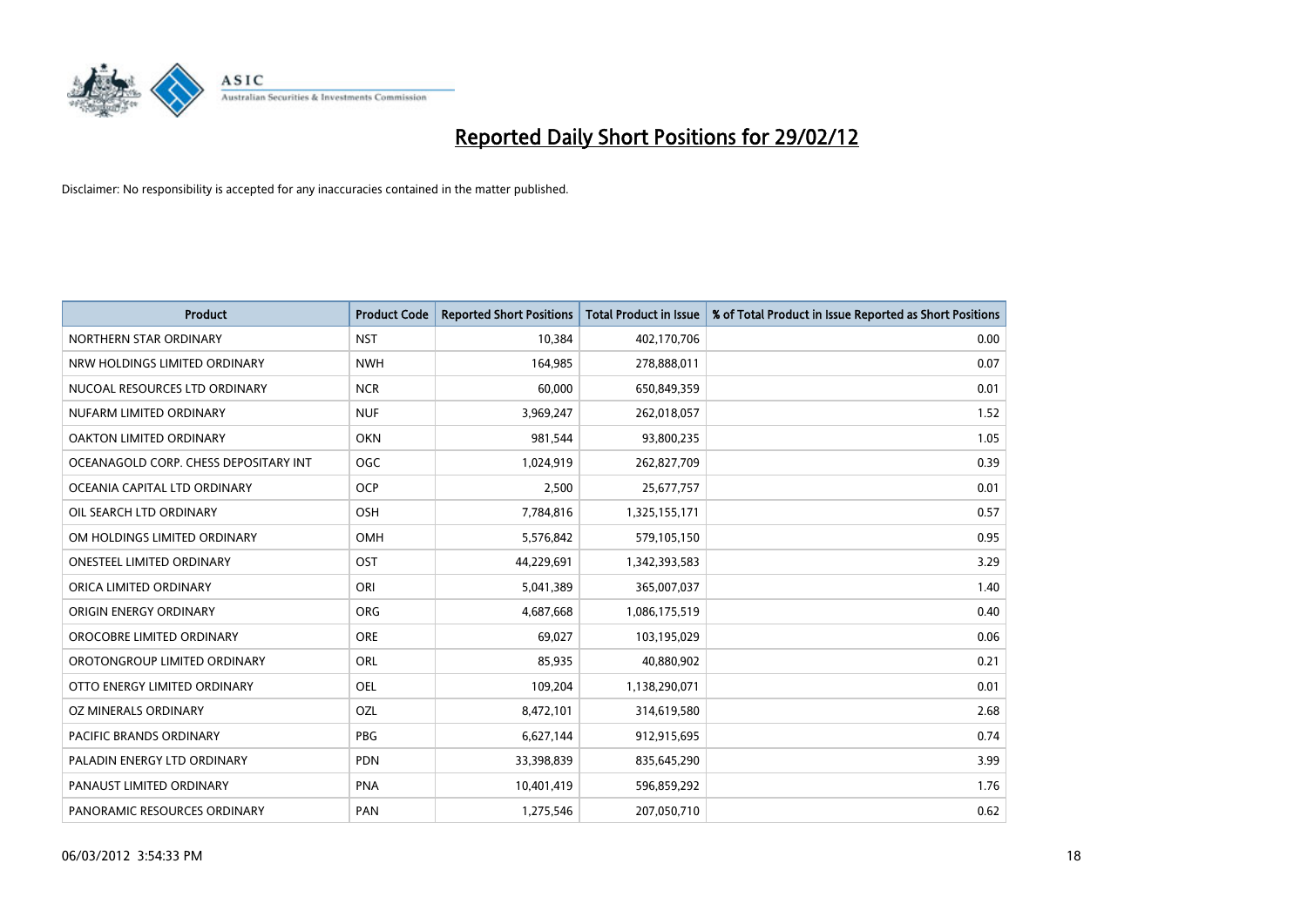

| <b>Product</b>                | <b>Product Code</b> | <b>Reported Short Positions</b> | <b>Total Product in Issue</b> | % of Total Product in Issue Reported as Short Positions |
|-------------------------------|---------------------|---------------------------------|-------------------------------|---------------------------------------------------------|
| PAPERLINX LIMITED ORDINARY    | <b>PPX</b>          | 9,235,371                       | 609,280,761                   | 1.51                                                    |
| PAPILLON RES LTD ORDINARY     | <b>PIR</b>          | 92,750                          | 238,013,710                   | 0.04                                                    |
| PATTIES FOODS LTD ORDINARY    | PFL                 | $\mathbf{1}$                    | 138,989,223                   | 0.00                                                    |
| PEET LIMITED ORDINARY         | <b>PPC</b>          | 2,195                           | 320,170,604                   | 0.00                                                    |
| PENINSULA ENERGY LTD ORDINARY | <b>PEN</b>          | 7,632,484                       | 2,136,325,262                 | 0.35                                                    |
| PERILYA LIMITED ORDINARY      | PEM                 | 109,267                         | 769,316,426                   | 0.01                                                    |
| PERPETUAL LIMITED ORDINARY    | <b>PPT</b>          | 2,333,100                       | 41,980,678                    | 5.57                                                    |
| PERSEUS MINING LTD ORDINARY   | PRU                 | 5,872,283                       | 457,502,088                   | 1.26                                                    |
| PETSEC ENERGY ORDINARY        | <b>PSA</b>          | 223,332                         | 235,283,622                   | 0.09                                                    |
| PHARMAXIS LTD ORDINARY        | <b>PXS</b>          | 1,871,260                       | 305,890,989                   | 0.61                                                    |
| PHOTON GROUP LTD ORDINARY     | PGA                 | 250,510                         | 1,540,886,866                 | 0.02                                                    |
| PLATINUM ASSET ORDINARY       | <b>PTM</b>          | 6,232,993                       | 561,347,878                   | 1.10                                                    |
| PLATINUM AUSTRALIA ORDINARY   | <b>PLA</b>          | 1,538,020                       | 498,718,043                   | 0.31                                                    |
| PLATINUM CAPITAL LTD ORDINARY | <b>PMC</b>          | $\mathbf{1}$                    | 165,756,878                   | 0.00                                                    |
| PMI GOLD CORP CDI 1:1         | <b>PVM</b>          | 8,512                           | 56,771,872                    | 0.01                                                    |
| PMP LIMITED ORDINARY          | <b>PMP</b>          | 29,265                          | 326,543,596                   | 0.01                                                    |
| PORT BOUVARD LIMITED ORDINARY | PBD                 | 6,754                           | 593,868,295                   | 0.00                                                    |
| PREMIER INVESTMENTS ORDINARY  | <b>PMV</b>          | 610,899                         | 155,062,831                   | 0.39                                                    |
| PRIMA BIOMED LTD ORDINARY     | <b>PRR</b>          | 6,022,475                       | 1,064,563,388                 | 0.57                                                    |
| PRIMARY HEALTH CARE ORDINARY  | <b>PRY</b>          | 9,937,606                       | 500,386,679                   | 1.98                                                    |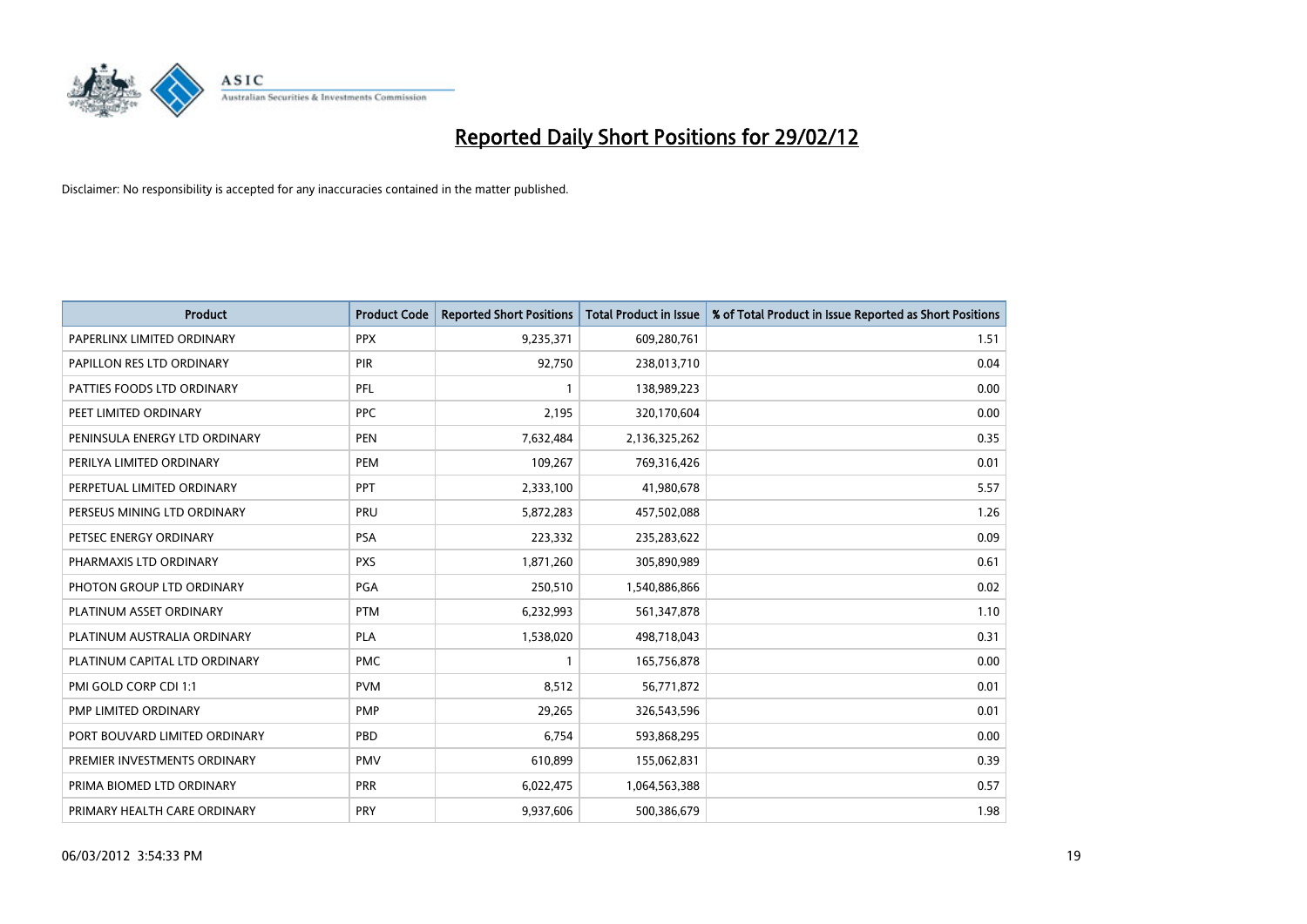

| <b>Product</b>                      | <b>Product Code</b> | <b>Reported Short Positions</b> | <b>Total Product in Issue</b> | % of Total Product in Issue Reported as Short Positions |
|-------------------------------------|---------------------|---------------------------------|-------------------------------|---------------------------------------------------------|
| PRIME MEDIA GRP LTD ORDINARY        | <b>PRT</b>          | 2                               | 366,330,303                   | 0.00                                                    |
| PRIMEAG AUSTRALIA ORDINARY          | PAG                 | 18,697                          | 266,394,444                   | 0.01                                                    |
| PROGEN PHARMACEUTIC ORDINARY        | PGL                 | 151,596                         | 24,709,097                    | 0.61                                                    |
| PROGRAMMED ORDINARY                 | <b>PRG</b>          | 532,125                         | 118,173,778                   | 0.43                                                    |
| PSIVIDA CORP CDI 1:1                | <b>PVA</b>          | 6,878                           | 8,961,741                     | 0.08                                                    |
| <b>QANTAS AIRWAYS ORDINARY</b>      | QAN                 | 39,158,673                      | 2,265,123,620                 | 1.72                                                    |
| OBE INSURANCE GROUP ORDINARY        | <b>OBE</b>          | 17,713,264                      | 1,115,545,692                 | 1.55                                                    |
| OR NATIONAL LIMITED ORDINARY        | <b>ORN</b>          | 13,651,877                      | 2,440,000,000                 | 0.57                                                    |
| ORXPHARMA LTD ORDINARY              | <b>QRX</b>          | 674,162                         | 144,431,648                   | 0.46                                                    |
| <b>QUBE LOGISTICS HLDG ORDINARY</b> | QUB                 | 950,726                         | 889,404,644                   | 0.09                                                    |
| RAMELIUS RESOURCES ORDINARY         | <b>RMS</b>          | 735,930                         | 335,775,519                   | 0.22                                                    |
| RAMSAY HEALTH CARE ORDINARY         | <b>RHC</b>          | 1,706,430                       | 202,081,252                   | 0.81                                                    |
| <b>RCR TOMLINSON ORDINARY</b>       | <b>RCR</b>          | 82,665                          | 133,938,849                   | 0.06                                                    |
| <b>REA GROUP ORDINARY</b>           | <b>REA</b>          | 476,554                         | 131,714,699                   | 0.36                                                    |
| <b>RECKON LIMITED ORDINARY</b>      | <b>RKN</b>          | 807,312                         | 132,839,672                   | 0.61                                                    |
| RED 5 LIMITED ORDINARY              | <b>RED</b>          | 25,008                          | 128,412,536                   | 0.02                                                    |
| RED FORK ENERGY ORDINARY            | <b>RFE</b>          | 82,978                          | 310,229,853                   | 0.02                                                    |
| REDBANK ENERGY LTD ORDINARY         | AEJ                 | 19                              | 786,287                       | 0.00                                                    |
| <b>REED RESOURCES LTD ORDINARY</b>  | <b>RDR</b>          | 268,204                         | 264,742,501                   | 0.10                                                    |
| <b>REGIS RESOURCES ORDINARY</b>     | <b>RRL</b>          | 2,225,807                       | 439,120,407                   | 0.48                                                    |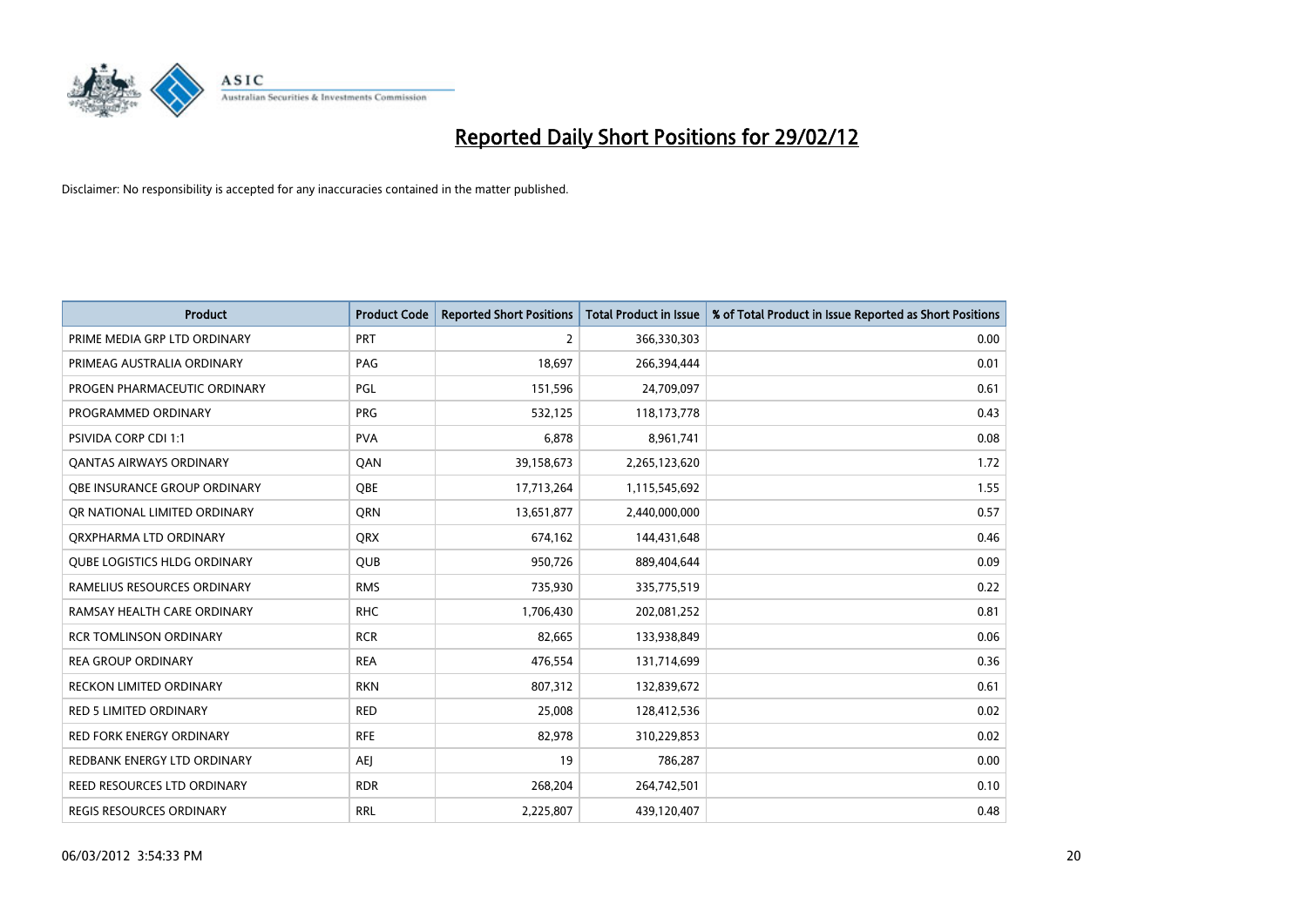

| <b>Product</b>                     | <b>Product Code</b> | <b>Reported Short Positions</b> | <b>Total Product in Issue</b> | % of Total Product in Issue Reported as Short Positions |
|------------------------------------|---------------------|---------------------------------|-------------------------------|---------------------------------------------------------|
| RESMED INC CDI 10:1                | <b>RMD</b>          | 7,114,452                       | 1,556,242,300                 | 0.44                                                    |
| RESOLUTE MINING ORDINARY           | <b>RSG</b>          | 1,805,656                       | 655,756,462                   | 0.27                                                    |
| RESOURCE AND INVEST. ORDINARY      | <b>RNI</b>          | 250,000                         | 124,984,308                   | 0.20                                                    |
| RESOURCE GENERATION ORDINARY       | <b>RES</b>          | 169,363                         | 262,895,652                   | 0.06                                                    |
| REVERSE CORP LIMITED ORDINARY      | <b>REF</b>          | 26,041                          | 92,382,175                    | 0.03                                                    |
| REX MINERALS LIMITED ORDINARY      | <b>RXM</b>          | 948,016                         | 153,847,284                   | 0.61                                                    |
| RHG LIMITED ORDINARY               | <b>RHG</b>          | 47,763                          | 308,483,177                   | 0.02                                                    |
| RIALTO ENERGY ORDINARY             | <b>RIA</b>          | 21,505,734                      | 431,256,264                   | 4.99                                                    |
| <b>RIDLEY CORPORATION ORDINARY</b> | <b>RIC</b>          | 15,610                          | 307,817,071                   | 0.00                                                    |
| RIO TINTO LIMITED ORDINARY         | <b>RIO</b>          | 20,908,306                      | 435,758,720                   | 4.78                                                    |
| RIVERCITY MOTORWAY STAPLED         | <b>RCY</b>          | 132,000                         | 957,010,115                   | 0.01                                                    |
| ROC OIL COMPANY ORDINARY           | <b>ROC</b>          | 2,167,116                       | 682,506,352                   | 0.32                                                    |
| ROYAL WOLF HOLDINGS ORDINARY       | <b>RWH</b>          | 60,000                          | 100,387,052                   | 0.06                                                    |
| SAI GLOBAL LIMITED ORDINARY        | SAI                 | 3,072,066                       | 202,463,278                   | 1.52                                                    |
| SALMAT LIMITED ORDINARY            | <b>SLM</b>          | 301,012                         | 159,802,174                   | 0.18                                                    |
| SAMSON OIL & GAS LTD ORDINARY      | SSN                 | 1,896,027                       | 1,751,362,420                 | 0.10                                                    |
| SANDFIRE RESOURCES ORDINARY        | <b>SFR</b>          | 1,644,010                       | 151,063,635                   | 1.08                                                    |
| SANTOS LTD ORDINARY                | <b>STO</b>          | 17,922,550                      | 942,493,280                   | 1.90                                                    |
| SARACEN MINERAL ORDINARY           | SAR                 | 578,438                         | 593,993,240                   | 0.10                                                    |
| SEDGMAN LIMITED ORDINARY           | <b>SDM</b>          | 184,753                         | 212,215,619                   | 0.08                                                    |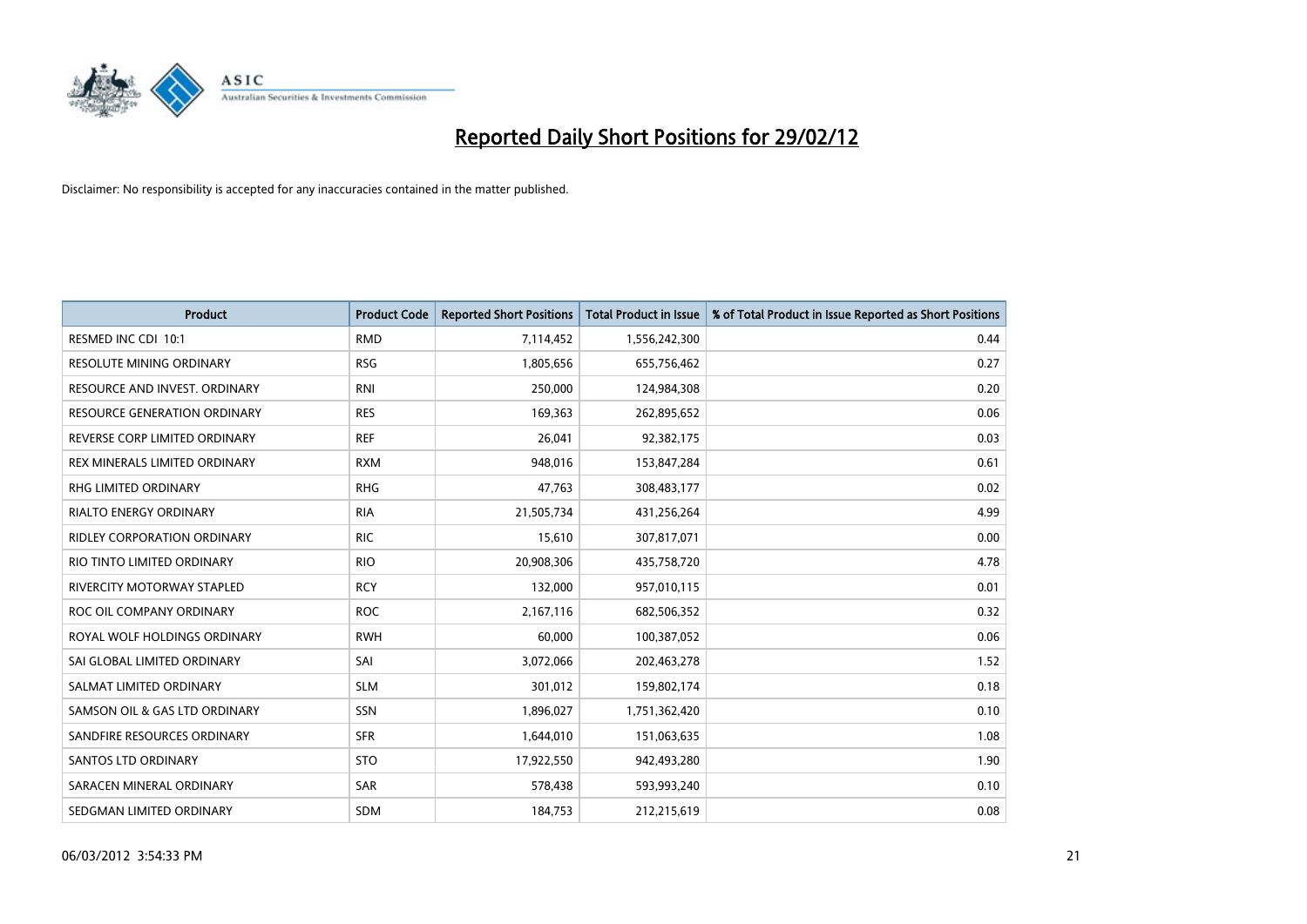

| <b>Product</b>                           | <b>Product Code</b> | <b>Reported Short Positions</b> | <b>Total Product in Issue</b> | % of Total Product in Issue Reported as Short Positions |
|------------------------------------------|---------------------|---------------------------------|-------------------------------|---------------------------------------------------------|
| SEEK LIMITED ORDINARY                    | <b>SEK</b>          | 18,044,381                      | 337,101,307                   | 5.34                                                    |
| SELECT HARVESTS ORDINARY                 | <b>SHV</b>          | 53,000                          | 56,392,664                    | 0.09                                                    |
| SENETAS CORPORATION ORDINARY             | <b>SEN</b>          | 756,999                         | 463,105,195                   | 0.16                                                    |
| SENEX ENERGY LIMITED ORDINARY            | SXY                 | 885,356                         | 923,797,416                   | 0.09                                                    |
| SERVCORP LIMITED ORDINARY                | SRV                 | 79,000                          | 98,440,807                    | 0.08                                                    |
| SERVICE STREAM ORDINARY                  | SSM                 | 344,663                         | 283,418,867                   | 0.12                                                    |
| SEVEN GROUP HOLDINGS ORDINARY            | <b>SVW</b>          | 652,984                         | 306,410,281                   | 0.20                                                    |
| SEVEN WEST MEDIA LTD ORDINARY            | SWM                 | 8,032,391                       | 645,719,542                   | 1.23                                                    |
| SIGMA PHARMACEUTICAL ORDINARY            | <b>SIP</b>          | 13,134,634                      | 1,178,626,572                 | 1.12                                                    |
| SILEX SYSTEMS ORDINARY                   | <b>SLX</b>          | 610,213                         | 170,133,997                   | 0.35                                                    |
| SILVER LAKE RESOURCE ORDINARY            | <b>SLR</b>          | 723,387                         | 220,264,064                   | 0.34                                                    |
| SIMS METAL MGMT LTD ORDINARY             | SGM                 | 5,848,077                       | 205,851,182                   | 2.83                                                    |
| SINGAPORE TELECOMM. CHESS DEPOSITARY INT | SGT                 | 9,799,340                       | 183,608,625                   | 5.33                                                    |
| SIRIUS RESOURCES NL ORDINARY             | <b>SIR</b>          | 82,500                          | 150,934,586                   | 0.05                                                    |
| SIRTEX MEDICAL ORDINARY                  | <b>SRX</b>          | 24,949                          | 55,768,136                    | 0.04                                                    |
| SKILLED GROUP LTD ORDINARY               | <b>SKE</b>          | 521,405                         | 233,487,276                   | 0.23                                                    |
| SKY CITY ENTERTAIN. ORDINARY             | <b>SKC</b>          | 702,147                         | 576,958,340                   | 0.12                                                    |
| SMS MANAGEMENT. ORDINARY                 | <b>SMX</b>          | 643,333                         | 68,290,180                    | 0.92                                                    |
| SONIC HEALTHCARE ORDINARY                | SHL                 | 6,769,300                       | 389,969,875                   | 1.72                                                    |
| SOUL PATTINSON (W.H) ORDINARY            | SOL                 | 1,616                           | 239,395,320                   | 0.00                                                    |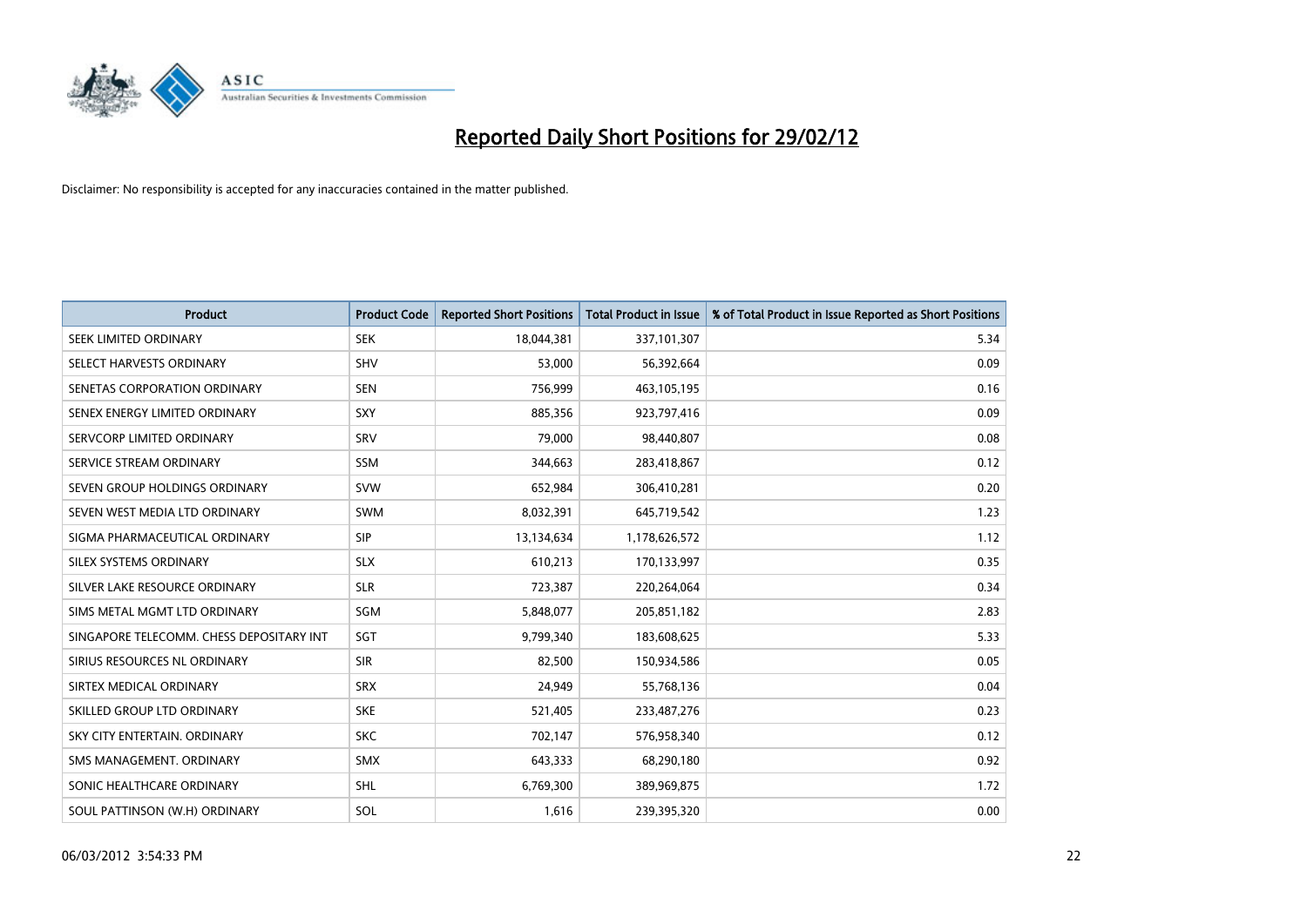

| <b>Product</b>                           | <b>Product Code</b> | <b>Reported Short Positions</b> | <b>Total Product in Issue</b> | % of Total Product in Issue Reported as Short Positions |
|------------------------------------------|---------------------|---------------------------------|-------------------------------|---------------------------------------------------------|
| SOUTH BOULDER MINES ORDINARY             | <b>STB</b>          | 117,149                         | 116,232,826                   | 0.10                                                    |
| SP AUSNET STAPLED SECURITIES             | <b>SPN</b>          | 2,686,244                       | 2,896,219,682                 | 0.10                                                    |
| SPARK INFRASTRUCTURE STAPLED NOTE & UNIT | SKI                 | 20,263,095                      | 1,326,734,264                 | 1.53                                                    |
| SPDR 200 FUND ETF UNITS                  | <b>STW</b>          | 8                               | 51,538,531                    | 0.00                                                    |
| SPECIALTY FASHION ORDINARY               | <b>SFH</b>          | 1,592,619                       | 192,086,121                   | 0.83                                                    |
| SPOTLESS GROUP LTD ORDINARY              | <b>SPT</b>          | 940,393                         | 265,454,407                   | 0.35                                                    |
| ST BARBARA LIMITED ORDINARY              | <b>SBM</b>          | 5,421,238                       | 325,615,389                   | 1.66                                                    |
| STANMORE COAL LTD ORDINARY               | <b>SMR</b>          | 17,231                          | 159,973,418                   | 0.01                                                    |
| STARPHARMA HOLDINGS ORDINARY             | SPL                 | 2,147,626                       | 280,732,451                   | 0.75                                                    |
| STH AMERICAN COR LTD ORDINARY            | SAY                 | 9,200                           | 257,785,604                   | 0.00                                                    |
| STHN CROSS MEDIA ORDINARY                | <b>SXL</b>          | 2,908,724                       | 705,766,444                   | 0.43                                                    |
| STOCKLAND UNITS/ORD STAPLED              | SGP                 | 23,001,250                      | 2,316,449,153                 | 0.98                                                    |
| STRAITS RES LTD. ORDINARY                | SRQ                 | 1,437,227                       | 373,496,141                   | 0.39                                                    |
| STW COMMUNICATIONS ORDINARY              | SGN                 | 566,311                         | 362,798,351                   | 0.15                                                    |
| SUNCORP GROUP LTD ORDINARY               | <b>SUN</b>          | 12,508,408                      | 1,286,600,980                 | 0.95                                                    |
| SUNDANCE ENERGY ORDINARY                 | <b>SEA</b>          | 281,183                         | 277,098,474                   | 0.10                                                    |
| SUNDANCE RESOURCES ORDINARY              | <b>SDL</b>          | 8,933,122                       | 2,933,234,505                 | 0.30                                                    |
| SUNLAND GROUP LTD ORDINARY               | <b>SDG</b>          | 99,322                          | 201,578,526                   | 0.05                                                    |
| SUPER RET REP LTD ORDINARY               | <b>SUL</b>          | 1,437,096                       | 194,754,593                   | 0.73                                                    |
| <b>SWICK MINING ORDINARY</b>             | <b>SWK</b>          | 1,548                           | 237,024,970                   | 0.00                                                    |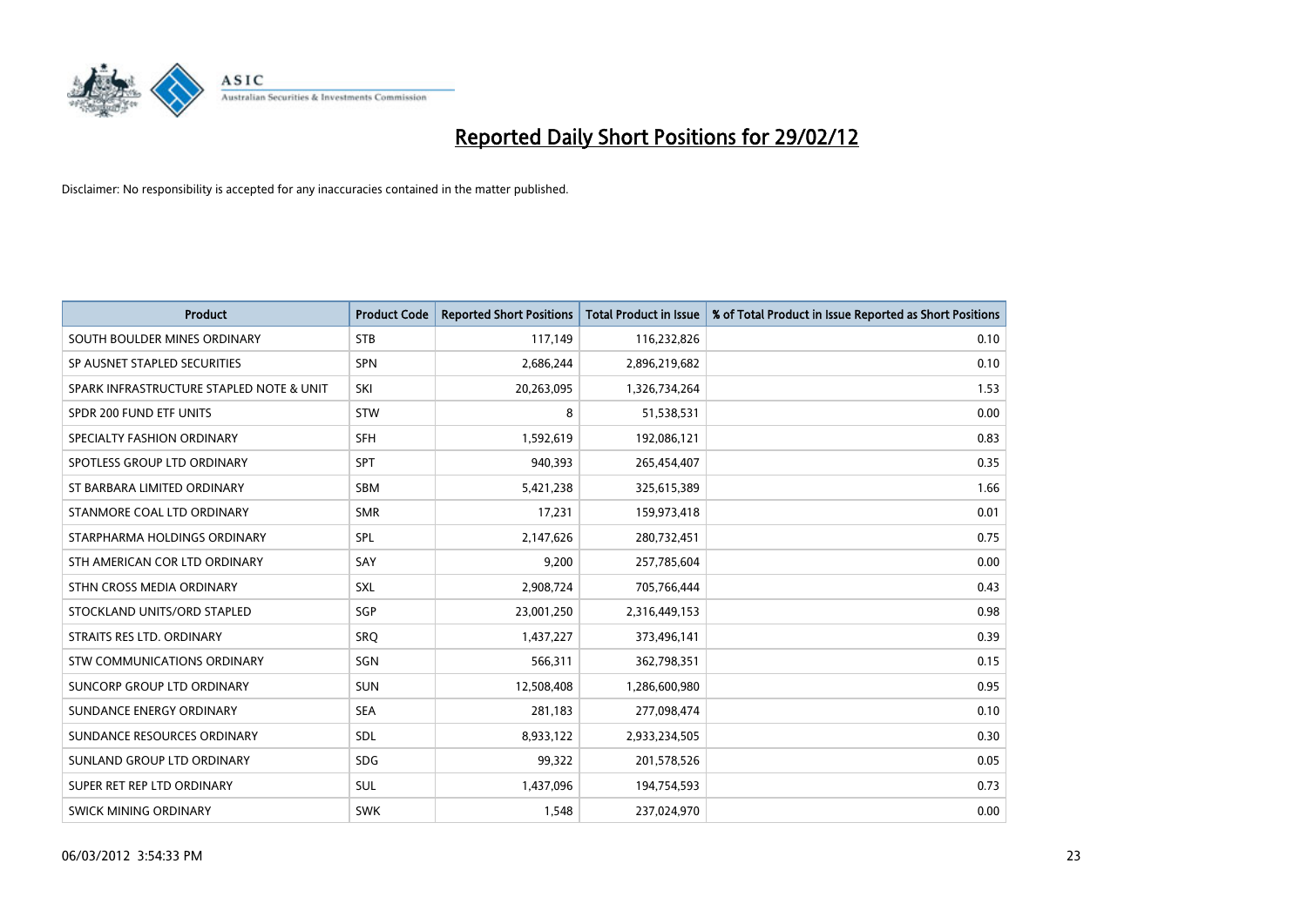

| <b>Product</b>                       | <b>Product Code</b> | <b>Reported Short Positions</b> | <b>Total Product in Issue</b> | % of Total Product in Issue Reported as Short Positions |
|--------------------------------------|---------------------|---------------------------------|-------------------------------|---------------------------------------------------------|
| SYD AIRPORT STAPLED US PROHIBIT.     | SYD                 | 6,034,327                       | 1,861,210,782                 | 0.29                                                    |
| SYMEX HOLDINGS ORDINARY              | <b>SYM</b>          | 6,633                           | 191,593,493                   | 0.00                                                    |
| <b>TABCORP HOLDINGS LTD ORDINARY</b> | <b>TAH</b>          | 9,472,630                       | 712,805,880                   | 1.33                                                    |
| <b>TALENT2 INTERNATION ORDINARY</b>  | <b>TWO</b>          | 7                               | 147,403,701                   | 0.00                                                    |
| TAP OIL LIMITED ORDINARY             | <b>TAP</b>          | 2,779,183                       | 240,995,311                   | 1.14                                                    |
| TASSAL GROUP LIMITED ORDINARY        | <b>TGR</b>          | 111,533                         | 146,304,404                   | 0.07                                                    |
| <b>TATTS GROUP LTD ORDINARY</b>      | <b>TTS</b>          | 14,973,051                      | 1,340,758,701                 | 1.11                                                    |
| TELECOM CORPORATION ORDINARY         | <b>TEL</b>          | 6,745,759                       | 1,925,427,596                 | 0.34                                                    |
| TELSTRA CORPORATION, ORDINARY        | <b>TLS</b>          | 49,413,092                      | 12,443,074,357                | 0.40                                                    |
| TEN NETWORK HOLDINGS ORDINARY        | <b>TEN</b>          | 61,521,985                      | 1,045,236,720                 | 5.88                                                    |
| TERANGA GOLD CORP CDI 1:1            | <b>TGZ</b>          | 113,256                         | 156,036,331                   | 0.06                                                    |
| TFS CORPORATION LTD ORDINARY         | <b>TFC</b>          | 84,096                          | 279,621,829                   | 0.03                                                    |
| THAKRAL HOLDINGS GRP ORDINARY/UNIT   | <b>THG</b>          | $\overline{2}$                  | 585,365,014                   | 0.00                                                    |
| THE REJECT SHOP ORDINARY             | <b>TRS</b>          | 1,736,936                       | 26,071,170                    | 6.67                                                    |
| THOR MINING PLC CHESS DEPOSITARY 1:1 | <b>THR</b>          | 2,307                           | 222,489,120                   | 0.00                                                    |
| THORN GROUP LIMITED ORDINARY         | <b>TGA</b>          | 83,042                          | 146,374,703                   | 0.05                                                    |
| TIGER RESOURCES ORDINARY             | TGS                 | 3,284,453                       | 671,610,549                   | 0.48                                                    |
| TISHMAN SPEYER UNITS                 | <b>TSO</b>          | 67,985                          | 338,440,904                   | 0.02                                                    |
| TNG LIMITED ORDINARY                 | <b>TNG</b>          | 4,321                           | 344,611,705                   | 0.00                                                    |
| TOLL HOLDINGS LTD ORDINARY           | <b>TOL</b>          | 25,131,719                      | 717,133,875                   | 3.48                                                    |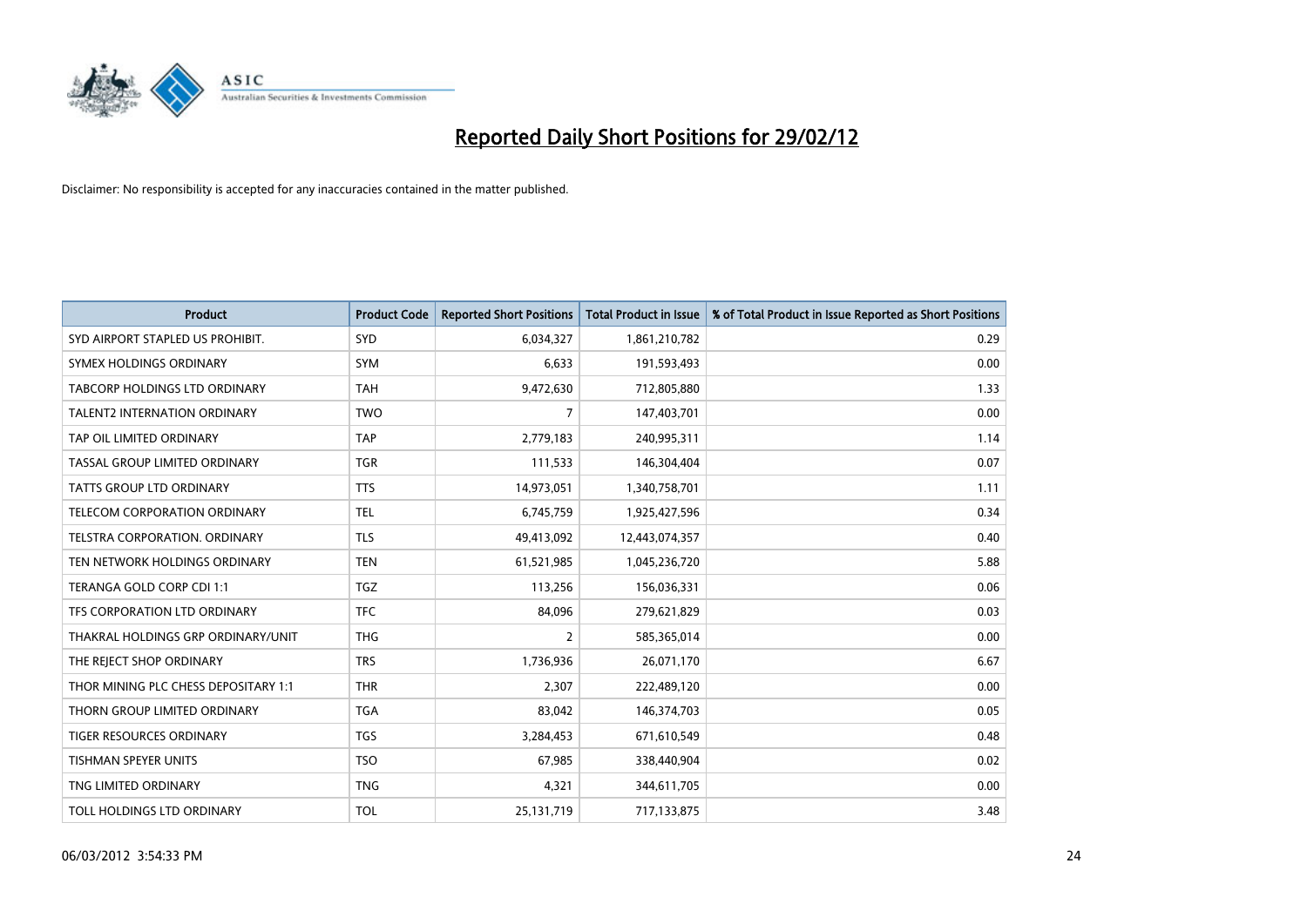

| <b>Product</b>                       | <b>Product Code</b> | <b>Reported Short Positions</b> | <b>Total Product in Issue</b> | % of Total Product in Issue Reported as Short Positions |
|--------------------------------------|---------------------|---------------------------------|-------------------------------|---------------------------------------------------------|
| TORO ENERGY LIMITED ORDINARY         | <b>TOE</b>          | 35,404                          | 975,436,676                   | 0.00                                                    |
| TOWER LIMITED ORDINARY               | <b>TWR</b>          | 689,675                         | 266,371,322                   | 0.26                                                    |
| TOX FREE SOLUTIONS ORDINARY          | <b>TOX</b>          | 128,396                         | 114,453,108                   | 0.11                                                    |
| TPG TELECOM LIMITED ORDINARY         | <b>TPM</b>          | 2,749,753                       | 793,808,141                   | 0.34                                                    |
| <b>TRADE ME GROUP ORDINARY</b>       | <b>TME</b>          | 555                             | 395,745,510                   | 0.00                                                    |
| <b>TRANSFIELD SERVICES ORDINARY</b>  | <b>TSE</b>          | 3,532,250                       | 544,587,035                   | 0.65                                                    |
| TRANSPACIFIC INDUST, ORDINARY        | <b>TPI</b>          | 5,794,275                       | 1,578,209,025                 | 0.36                                                    |
| TRANSURBAN GROUP TRIPLE STAPLED SEC. | <b>TCL</b>          | 4,916,245                       | 1,458,321,112                 | 0.32                                                    |
| TREASURY WINE ESTATE ORDINARY        | <b>TWE</b>          | 17,224,541                      | 647,227,144                   | 2.65                                                    |
| TRINITY GROUP STAPLED SECURITIES     | <b>TCO</b>          | 3,419                           | 193,235,631                   | 0.00                                                    |
| TROY RESOURCES LTD ORDINARY          | <b>TRY</b>          | 452,811                         | 88,879,149                    | 0.51                                                    |
| UGL LIMITED ORDINARY                 | UGL                 | 4,874,893                       | 166,315,038                   | 2.94                                                    |
| UNILIFE CORPORATION CDI 6:1          | <b>UNS</b>          | 211,168                         | 266,559,954                   | 0.07                                                    |
| UXC LIMITED ORDINARY                 | <b>UXC</b>          | 25,000                          | 304,995,791                   | 0.01                                                    |
| <b>VDM GROUP LIMITED ORDINARY</b>    | <b>VMG</b>          | 11,116                          | 933,584,567                   | 0.00                                                    |
| <b>VENTURE MINERALS ORDINARY</b>     | <b>VMS</b>          | 284,422                         | 232,468,592                   | 0.12                                                    |
| VIEW RESOURCES LTD ORDINARY          | <b>VRE</b>          | 1,760                           | 881,953,670                   | 0.00                                                    |
| <b>VIRGIN AUS HLDG LTD ORDINARY</b>  | <b>VAH</b>          | 3,452,905                       | 2,210,197,600                 | 0.15                                                    |
| <b>VITA GROUP LTD ORDINARY</b>       | <b>VTG</b>          | 75,190                          | 142,499,800                   | 0.05                                                    |
| VITERRA INC CDI 1:1                  | <b>VTA</b>          | 3,828                           | 68,629,939                    | 0.01                                                    |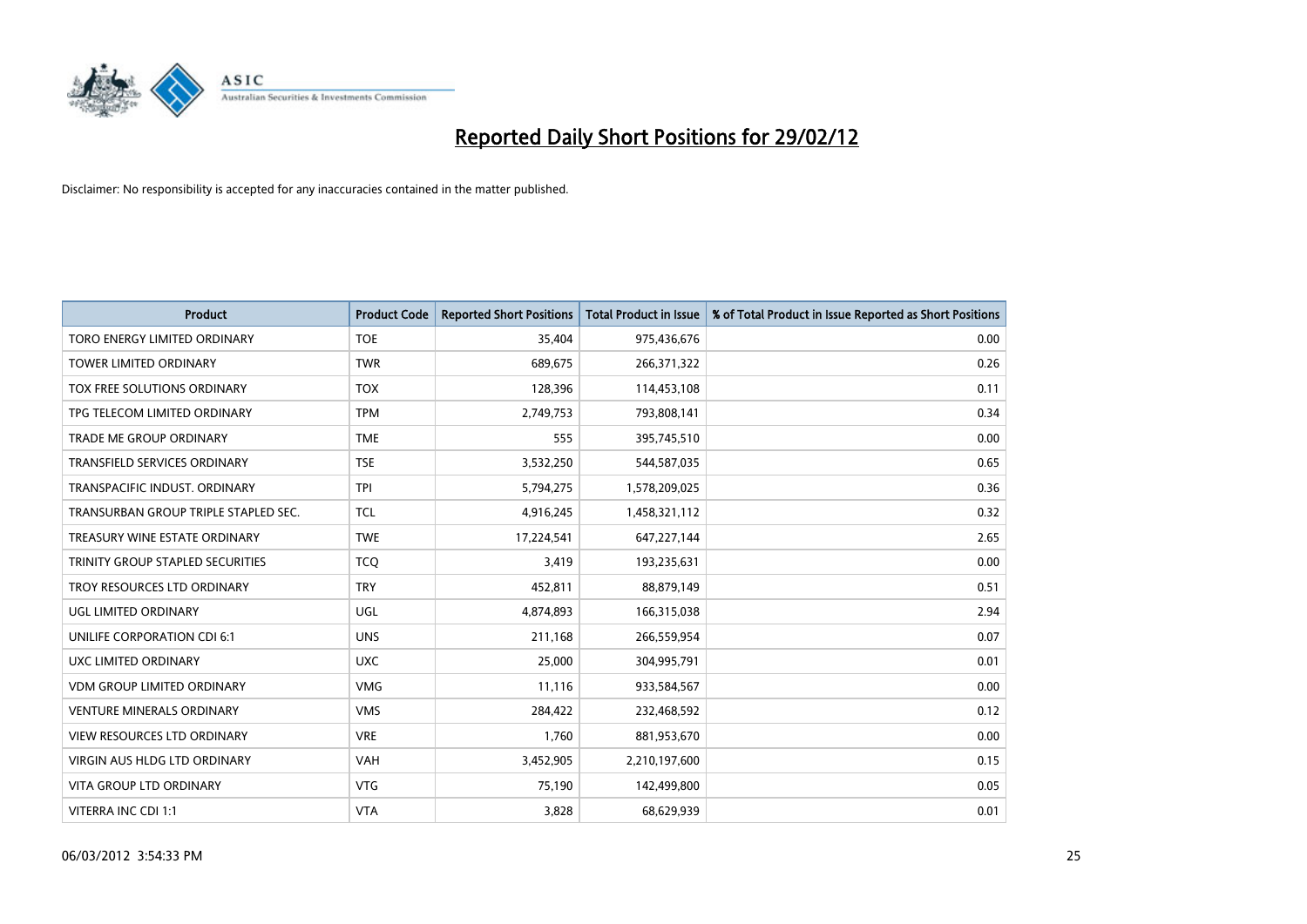

| <b>Product</b>                         | <b>Product Code</b> | <b>Reported Short Positions</b> | <b>Total Product in Issue</b> | % of Total Product in Issue Reported as Short Positions |
|----------------------------------------|---------------------|---------------------------------|-------------------------------|---------------------------------------------------------|
| WARRNAMBOOL CHEESE ORDINARY            | <b>WCB</b>          | 410                             | 54,469,383                    | 0.00                                                    |
| <b>WATPAC LIMITED ORDINARY</b>         | <b>WTP</b>          | 7,924                           | 184,594,526                   | 0.00                                                    |
| <b>WDS LIMITED ORDINARY</b>            | <b>WDS</b>          | 2,978                           | 144,740,614                   | 0.00                                                    |
| WEBIET LIMITED ORDINARY                | <b>WEB</b>          | 66,581                          | 72,672,806                    | 0.09                                                    |
| <b>WESFARMERS LIMITED ORDINARY</b>     | <b>WES</b>          | 25,616,973                      | 1,006,470,808                 | 2.51                                                    |
| WESFARMERS LIMITED PARTIALLY PROTECTED | <b>WESN</b>         | 188,305                         | 150,601,354                   | 0.13                                                    |
| WESTERN AREAS NL ORDINARY              | <b>WSA</b>          | 9,520,419                       | 179,735,899                   | 5.30                                                    |
| WESTERN DESERT RES. ORDINARY           | <b>WDR</b>          | 948                             | 208,594,203                   | 0.00                                                    |
| WESTFIELD GROUP ORD/UNIT STAPLED SEC   | <b>WDC</b>          | 16,518,084                      | 2,308,988,539                 | 0.71                                                    |
| WESTFIELD RETAIL TST UNIT STAPLED      | <b>WRT</b>          | 37,104,496                      | 3,054,166,195                 | 1.20                                                    |
| WESTPAC BANKING CORP ORDINARY          | <b>WBC</b>          | 55,348,937                      | 3,054,114,179                 | 1.78                                                    |
| WHITE ENERGY COMPANY ORDINARY          | <b>WEC</b>          | 4,948,726                       | 316,104,241                   | 1.58                                                    |
| WHITEHAVEN COAL ORDINARY               | <b>WHC</b>          | 7,210,231                       | 496,245,083                   | 1.45                                                    |
| WHK GROUP LIMITED ORDINARY             | <b>WHG</b>          | 34,194                          | 265,200,652                   | 0.01                                                    |
| <b>WILDHORSE ENERGY ORDINARY</b>       | <b>WHE</b>          | 26,413                          | 250,928,627                   | 0.01                                                    |
| WINDIMURRA VANADIUM ORDINARY           | <b>WVL</b>          | 163,685                         | 154,278,674                   | 0.11                                                    |
| WOODSIDE PETROLEUM ORDINARY            | <b>WPL</b>          | 11,551,384                      | 805,671,604                   | 1.43                                                    |
| WOOLWORTHS LIMITED ORDINARY            | <b>WOW</b>          | 3,794,274                       | 1,226,894,810                 | 0.29                                                    |
| <b>WORLEYPARSONS LTD ORDINARY</b>      | <b>WOR</b>          | 5,437,914                       | 241,764,172                   | 2.23                                                    |
| WOTIF.COM HOLDINGS ORDINARY            | <b>WTF</b>          | 14,344,861                      | 211,736,244                   | 6.77                                                    |